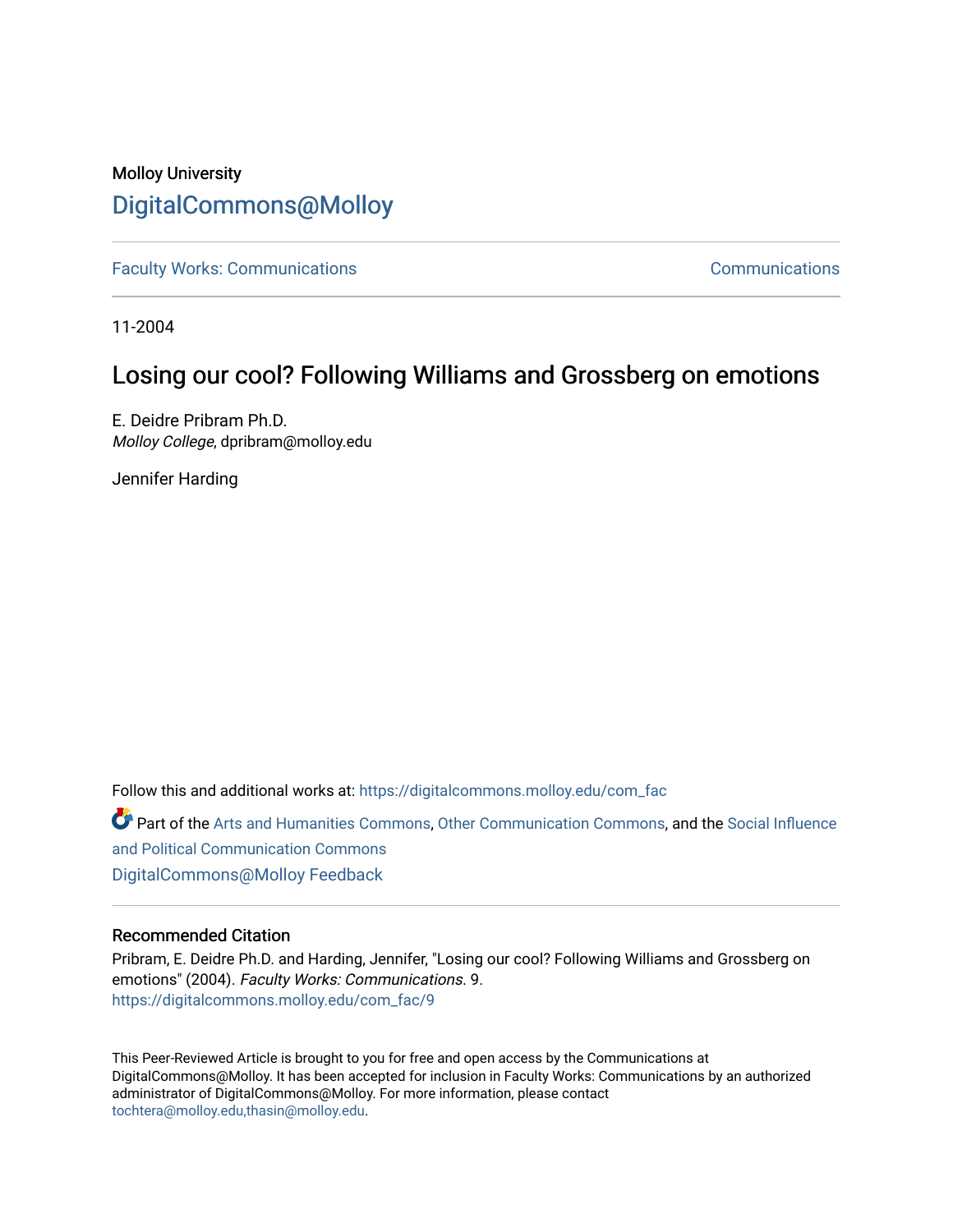#### **Abstract**

Despite constituting a significant area of everyday experience, emotions have rarely been the focus of detailed investigation within cultural studies. This paper makes a case for viewing emotions as social/cultural/political, as well as individual, phenomena and reviews the contributions of cultural theorists to analyses of emotions. To this end, it critically examines Raymond Williams' concept 'structure of feeling', which reintroduces the subjective into the social, and Larry Grossberg's concept 'economy of affect', which seeks to explain how, through affective investments, ideologies are internalized and naturalized. Whilst both theorists provide important conceptual tools, each conceptualization has specific limitations and neither theorist offers detailed analyses of the interrelations, in practice, between individual and social aspects of emotion. The authors seek to build on and extend the insights of Williams and Grossberg and locate emotions in and across specific historical, cultural and political contexts within relations of hegemony and resistance. The authors begin to theorize how emotions are constituted and operate interactively at the level of both individual personal experience and wider social formations/power relations. This paper establishes the groundwork for working towards a genealogy of specific structures of feeling and specific emotional subjects. It is argued that theorizing relations between emotion and power is crucial to this project. The paper discusses ways of theorizing 'emotion and power', and outlines the authors' approach, which, it is suggested, could be further explored in relation to concrete examples.

#### **Introduction**

Emotions have tended to be ignored or denigrated within Western philosophical and scientific traditions. This academic stance has been matched by a frequent, widespread cultural contempt for emotions in which they have been viewed as infantile and uncivilized things that must be controlled in order for society to operate smoothly and rationally (Planalp 1999). Academic investigation of the emotions has taken place principally within a biomedical framework and the 'psy disciplines', psychology, psychiatry and psychoanalysis (Lupton 1998), in which they have been seen as individual, internal, inherent and private states. These disciplines have also provided a framework through which emotional responses have been surveyed, assessed and subjected to a range of practices directed at management and control.

More recently, however, there has been a growth of interest in the emotions from within the humanities and social sciences and a focus on emotions as sociocultural products. An example is Peter Stearns' (1994) history of the term cool, which tracks the emergence of an increasingly cooler approach to emotional expression over the course of the twentieth century. His study includes an analysis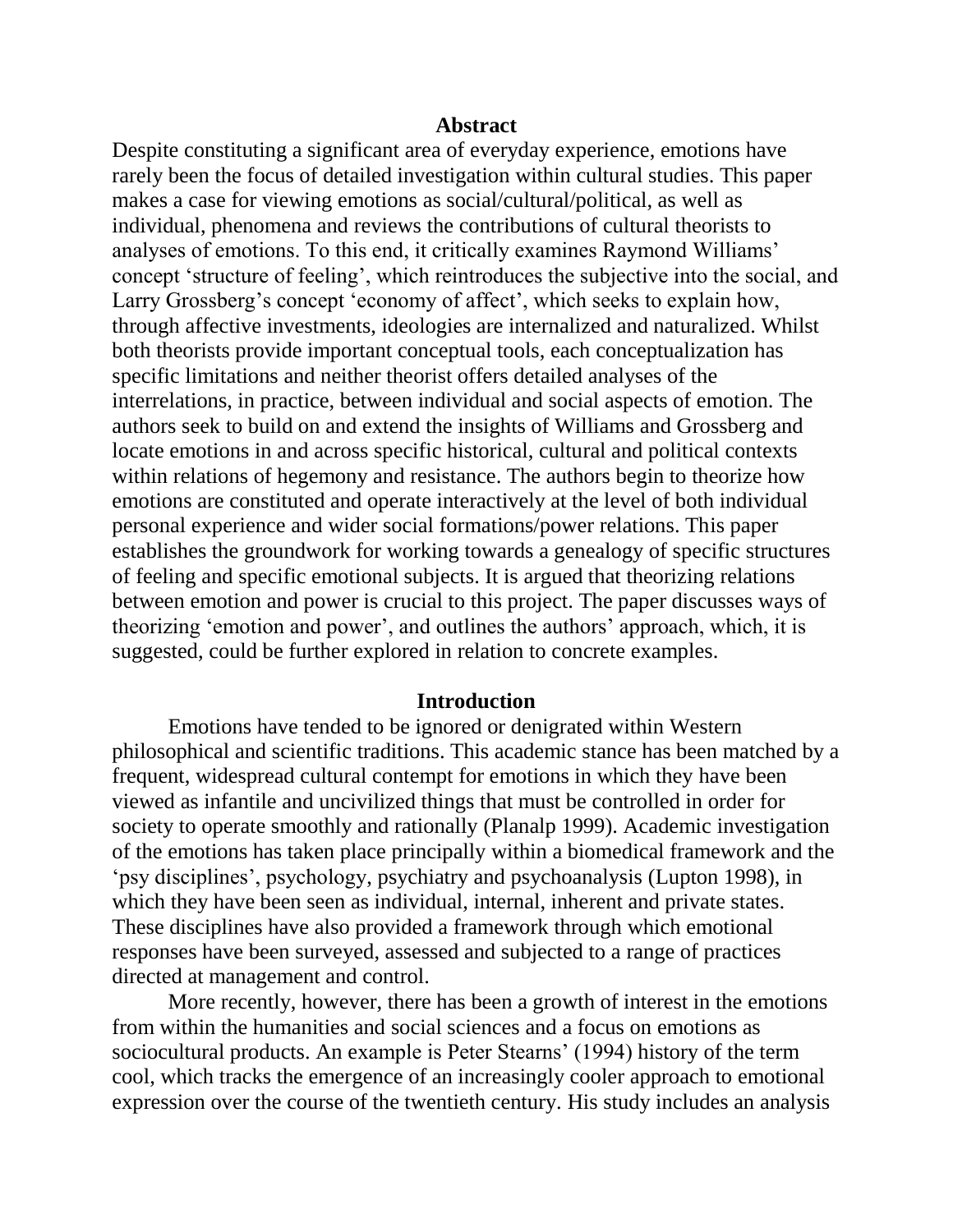of the 1960s 'culture of cool', as well as a look at the 1990s use of the term to indicate emotional disengagement, almost always with approval and accompanying positive connotations. Contemporary approbation for emotional disengagement is apparent in the use of the term cool to describe lack of emotional response. For example, when parents, teachers, lovers and friends do not express disappointment or anger or frustration at challenging or provocative things we do, or fail to do, they are thought to be 'cool'.

A focus on emotions as sociocultural phenomena seems to have developed in parallel with a growing twentieth century fascination with, and discovery of, 'the emotional self'\*/involving an intensification of discourses and expert knowledges centred around emotional expression and intimacy (Lupton 1998, p. 6). Yet, within cultural studies, there has been little detailed investigation of emotions as part of everyday personal, cultural and political life. Nor has there been serious consideration of the ways in which emotions may be part of knowledge production, largely due to the widely held assumption that valid knowledge results from the exercise of reason that must be opposed to and properly insulated from emotion. This, we argue, represents a major deficit in academic inquiry. Significantly, a cultural studies analysis of emotions is capable of revealing a great deal about how emotions might operate in the reproduction of subjectivity, culture and power relations. Such analysis would show how emotions can and must be thought of as collective, as well as individual, phenomena. A cultural studies approach can also be used to untangle the complex and intricate ways in which emotions may be deeply insinuated in and contribute to the production of knowledge.

In this paper, we argue for analyses of the place of emotions in the production of knowledge, culture, individual and collective identities, and power relations. We discuss the conceptual tools necessary to do this from a cultural studies perspective. We consider how concepts developed by cultural theorists might contribute to such an endeavor. To this end, we critically appraise Raymond Williams' concept 'structure of feeling' and Larry Grossberg's notion of 'economy of affect'. We outline a direction for further inquiry, which builds on and develops key aspects of both Williams and Grossberg's work. We suggest that future inquiries focus on concrete examples, and investigate how specific emotions are formed and function as part of the historical, cultural, and political contexts in which they are practiced to reproduce, and potentially to resist, hegemonic relations.

#### **The case for studying emotion**

Since the Enlightenment, western societies and western knowledge production have been characterized by an emphasis on and privileging of reason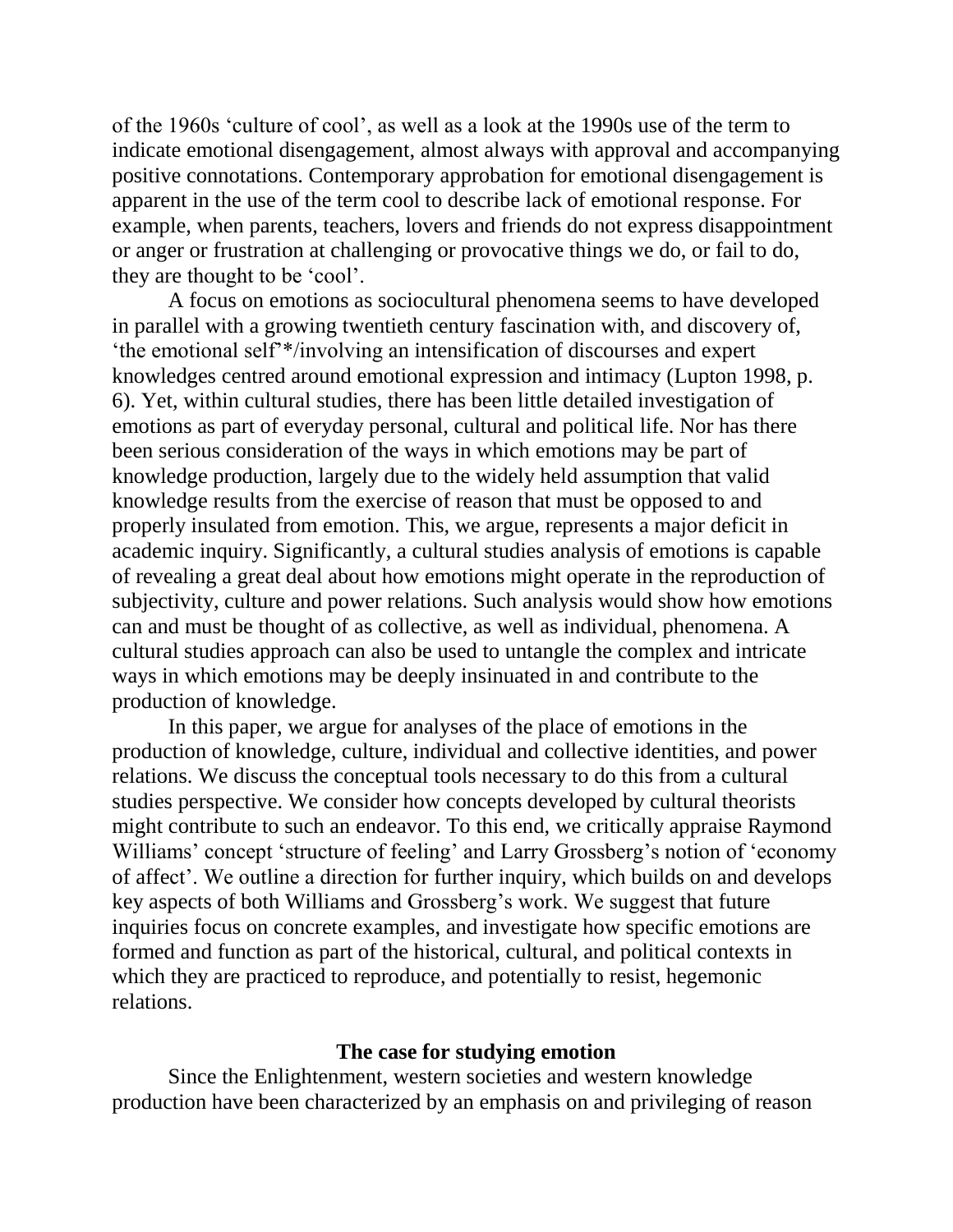and rationality, necessarily defined in relation to (the subordinated category of) the irrational. The rational has been associated with the intellectual, the cultural, the universal, the public, and the male. The irrational has been associated with the physical, the natural, the particular, the private, and the female (Jaggar 1989). Since emotions have been conflated with the irrational, they have been perceived as antipathetical to conventional knowledge production and have been used to support the hegemonic position of rationality and its associated categories. In contrast, we argue that emotions have played a significant role in social, political, and epistemological configurations of modernity. Indeed, knowledge production cannot be detached from emotion production, and emotional experience can be seen as a creative and insightful route to knowledge.

Emotions are widely perceived to be largely individual rather than social phenomena while 'the social' and social institutions are generally understood to be rationally based. Exceptions to this, like 'mass hysteria', are seen as examples of aberrant behaviour. Social entities at national, governmental, and corporate levels of operation are presumed not to act emotionally, but, rather, are assumed to function systematically from principles of rationality. However, emotions are seen to operate at the level of the social with regard to (and constituting) certain specific social groupings, for instance women, people of color, and working class people. Discourses on the emotions function ideologically to define and subordinate specific social groups, constituting who they are, by associating them with emotions. Political minorities are often perceived as entire categories that act/react from emotion, with far reaching consequences. For instance, people of colour and women have been viewed as more subjective, biased, and irrational while at the same time, in an ideology confirming and self-defining practice, they may be culturally required to express emotions more openly. In the case of women, this is part of conforming to accepted notions of 'femininity'. The civil and women's rights movements of the past decades have had to argue continually that questions of status and disparity are political problems, and not, as they are often labelled, personal ones. Historically, the positioning of certain groups as emotional rather than rational beings has resulted in their exclusion from the sphere of 'fit' (rationally motivated) social formations and from attendant political rights and responsibilities. The assignment of reason and emotion, which bolsters the authority of dominant groups and discredits subordinate groups, constitutes a practice of emotional hegemony (Jaggar 1989). Jaggar argues that the emotions work to position individuals within structures of dominance and relations of power. At the same time, when emotions that contradict dominant positionings are felt by a sufficient number of people, they may form a basis for the formation, in discourse and history, of subcultural experiences and subcultural groups. However, the possible social/political significances of the emotions and their role in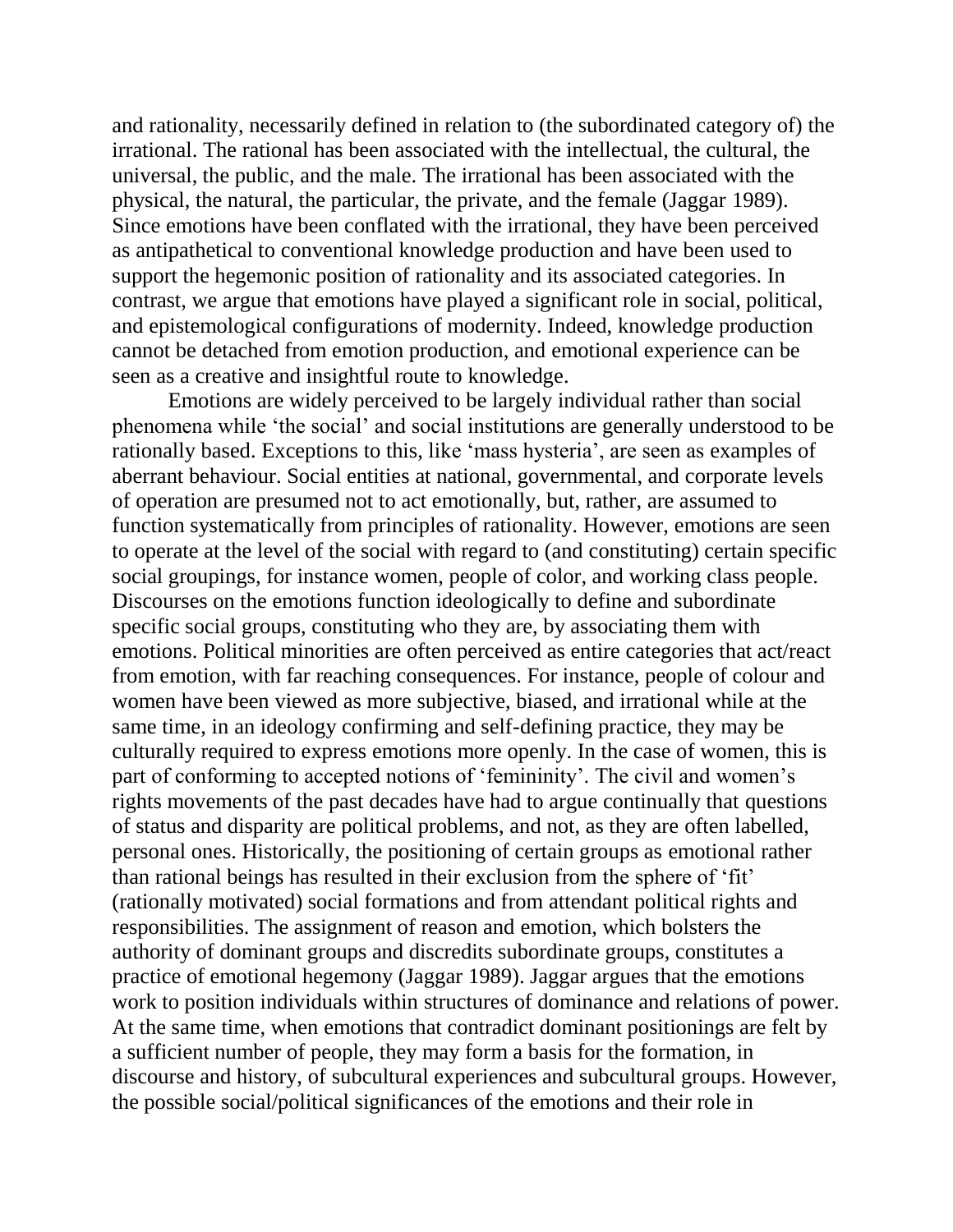constituting various subcultural communities have not been subjected to detailed analysis. It is this work, we argue, which is crying out to be done and to which we seek to contribute.

As stated earlier, emotions and emotional responses have largely been investigated through a range of physiological, biomedical and psychological discourses. These discourses have tended to assume an essentialist perspective in which emotions are seen as pre-existing biological phenomena - genetically inscribed and equivalent to physical responses - which are universal to all human beings and inherent in the individual (Lupton 1998).

However, in the last two decades interest in the academic study of emotions has gradually arisen in social psychology, cultural anthropology, cultural history, and sociology. Researchers working within these disciplines have tended to view emotions as socially constructed, meaning that they are 'always experienced, understood and named via social and cultural processes' (Lupton 1998, p. 15). That is, emotions are seen as learned, contextual, and intersubjective - rather than individual - phenomena (Lupton 1998, pp. 15\_/ 16). Thus, a social constructionist perspective entails seeing emotions as historically, socially and politically contingent, changing and producing social and political effects (Lupton 1998). At the same time, constructionism brings together a range of theorists who conceptualize and explore power, subjecthood and social context in quite different ways and to differing degrees, presenting both insights and limitations. Here, we examine the possibilities and constraints of two specific examples of constructionist work which, in different ways, attempt to view emotion as part of broader cultural and historical processes and knowledge production. We begin with a critical appraisal of Raymond Williams' concept 'structure of feeling'.

#### **Structure of feeling**

Raymond Williams' concept 'structure of feeling' is an attempt to formulate the place of emotions in culture. Specifically developed and applied to the analysis of literature, Williams understood structure of feeling as an articulation most readily accessible in the literature of a period, both 'high art' and popular fiction, but which indicates a more general cultural 'possession' or presence (1979, p. 159). He described structure of feeling as 'the felt sense of the quality of life at a particular place and time' (1975, p. 47). The emphasis on 'felt' is important; Williams was describing something 'of feeling much more than thought - a pattern of impulses, restraints, tones' (1979, p. 159). In place of the 'official consciousness of an epoch - codified in its doctrines and legislation', Williams was attempting to bring into historical and theoretical discourse the experiential results of living within a specific social and cultural context (1979, p. 159). He draws a distinction between the knowledge which can be derived from an era's institutions and social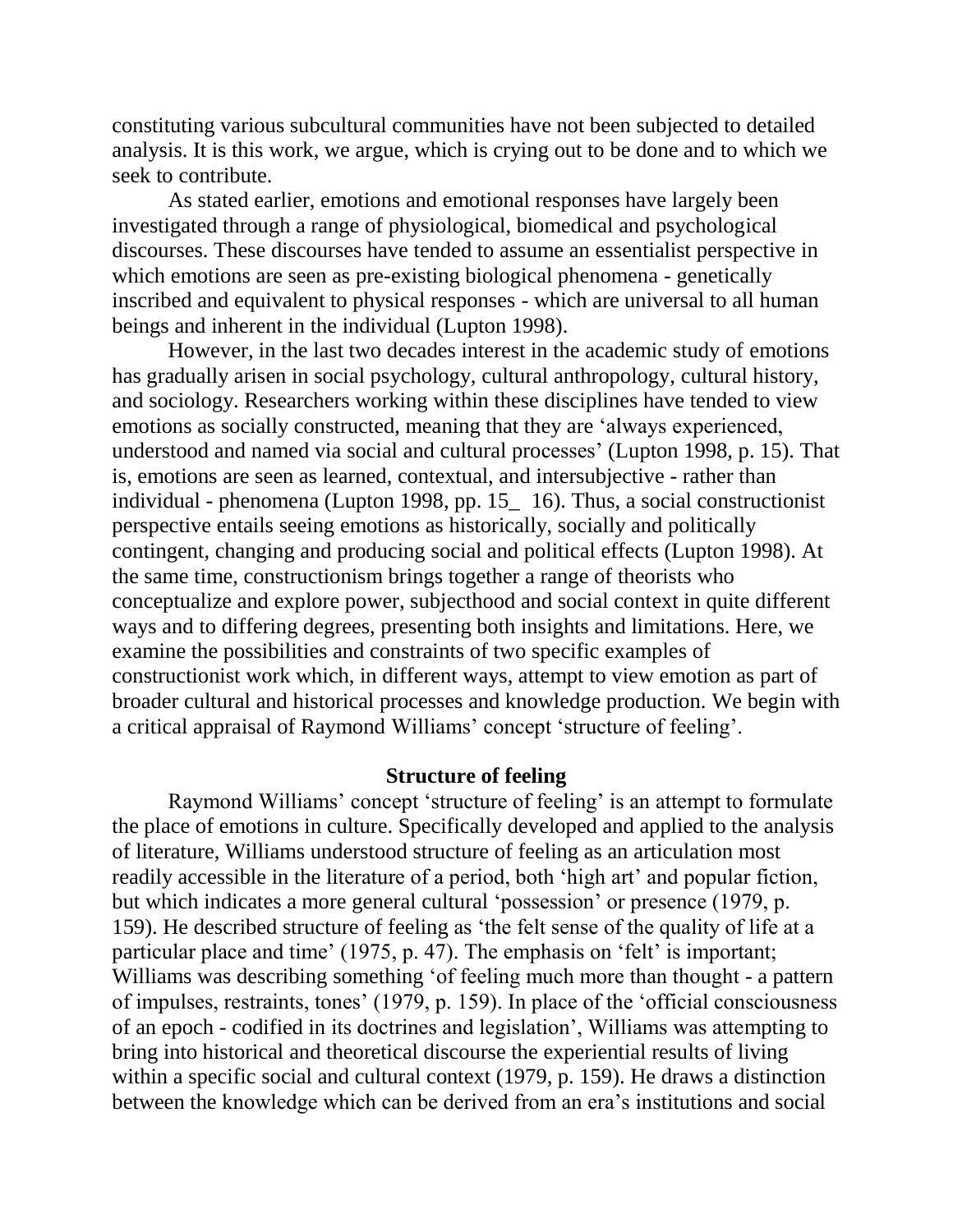structures versus an understanding of its emotional relations (1975, p. 67). Williams uses structure of feeling as a class-linked concept, analyzing what he believes are the principle structures of feeling for each class in a particular era. He also utilizes it as a periodizing concept, arguing that every generation develops its own, specific structure of feeling. For instance, in analyzing the 1840s as conveyed through its literature, Williams describes one of the dominant, that is, middle class, structures of feeling as 'an anxious oscillation between sympathy for the oppressed and fear of their violence' (1979, p. 166). Speaking of his own historical moment, he suggests:

The experience of isolation, of alienation, and of self-exile is an important part of the contemporary structure of feeling, and any contemporary realist novel would have to come to real terms with it. (1975, p. 281)

In terms of historical recovery, Williams also argues that the structure of feeling of any given time or place is extremely difficult to recapture. This is so because the historical past, 'the period culture, consciously studied, is necessarily different from the culture as lived' (1975, p. 59). Precisely what is missing from historical investigation, what is omitted from documentation and records and what is unamenable to institutional analysis is an epoch's lived sense, its structure(s) of feeling. And while this difference which Williams labels structure of feeling is intangible, it is not insignificant.

In The Long Revolution , originally published in 1961, Williams goes to significant lengths to distinguish 'structure of feeling' from 'social character', a distinction he upholds a number of years later, in 1979, when commenting on the earlier work (1979, p. 163, p. 174). In Williams' analysis, social character is 'the abstract of a dominant group' (1975, p. 61), representing 'the official or received thought of a time' (1979, p. 163). Social character refers to the prescribed ideas and values of a social group at a specific historical moment. To continue with the example of 1840s England, the dominant social character Williams outlines is based on the morality of the industrial and commercial middle class, although given significant competition by the social characters of the contemporaneous aristocratic and working classes. Among the attributes of the middle class social character are: a belief in work based on individual effort and culminating in financial success; thrift, sobriety, and piety as principal virtues; and the family as the central institution (1975, pp. 60 $\pm$ 1). Poverty is viewed as the result of individual failure caused by insufficient personal effort.

In contrast, structure of feeling deals 'not only with the public ideals but with their omissions and consequences, as lived' (1975, p. 63), that is, something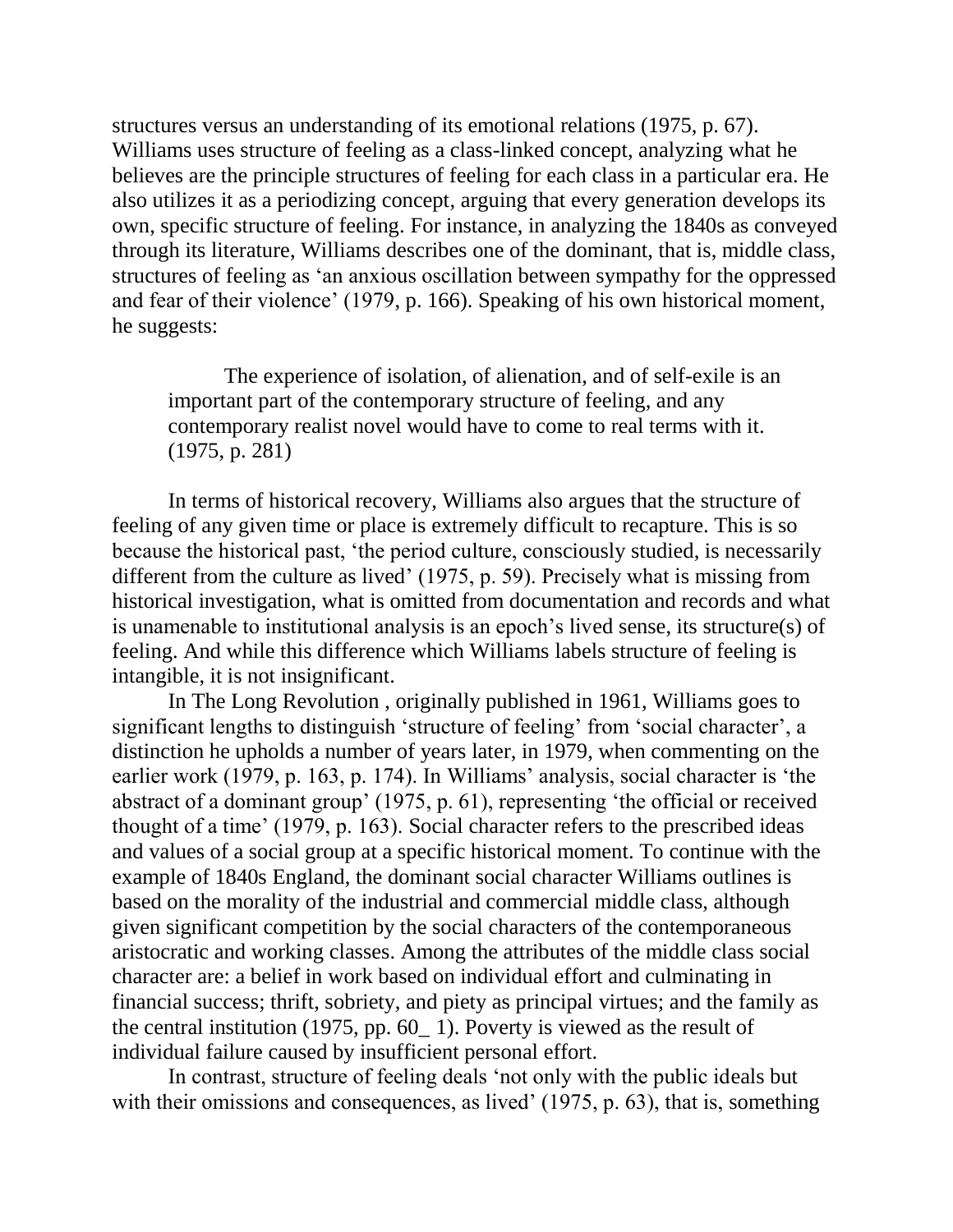that exists beyond or in addition to the articulated beliefs and values of a specific society or social group. In the popular fiction of the 1840s, Williams argues:

The confident assertions of the social character, that success followed effort, and that wealth was the mark of respect, had to contend, if only unconsciously, with a practical world in which things were not so simple ... .What comes through with great force is a pervasive atmosphere of instability and debt. (1975, p. 65)

What is significant, Williams points out, is that debt and ruin recurringly occur to characters but not as a result of their own failings, personal weakness, or lack of effort. This operates in contradiction to the era's dominant social character, a belief in the value and reward of hard work, and introduces a strong element of instability and anxiety into the social landscape. It is this anxiety which Williams identifies as an important aspect of the 1840s' structure of feeling. Thus, Williams likens social character to an 'ethic' and structure of feeling to 'experience' (1975, pp. 65\_/7). Within these terms, social character seems most comparable to concepts of 'ideology', while structure of feeling attempts to identify other omitted or overlooked categories of existence.

Williams' conceptualization of 'structure of feeling' represents an attempt to integrate a notion of experience into social and cultural analysis. He believes experience has been viewed, traditionally, as a culturally diminished form of knowledge and communication. Although 'experience' is a difficult and often troubling category of epistemology as Williams himself indicates, it is, nonetheless, an important one (1979, p. 172).

Historically, one of the limitations with the concept of experience has been precisely its intimate connection with emotion. Often, what is meant by experience is a largely affective way of being in and understanding the world. On the one hand, this is what endows experience with its authenticity because feelings are 'real' and immediate. On the other hand, its intimate link with emotion is also what makes experience epistemologically suspect as either a category of existence or as a means of analysis in conventional knowledge production.

Williams' response to the problem of epistemological suspicion is to turn to the notion of experience as 'wholeness'. While continuing to foreground its significant emotional component, experience as full consciousness is not limited to affect but encompasses the cognitive as well. The integration of cognitive and affective processes works to bring experience into the terrain of the epistemological instead of relegating it to the sidelines of analytical utility. For instance, Williams argues that 'a certain kind of disturbance or unease, a particular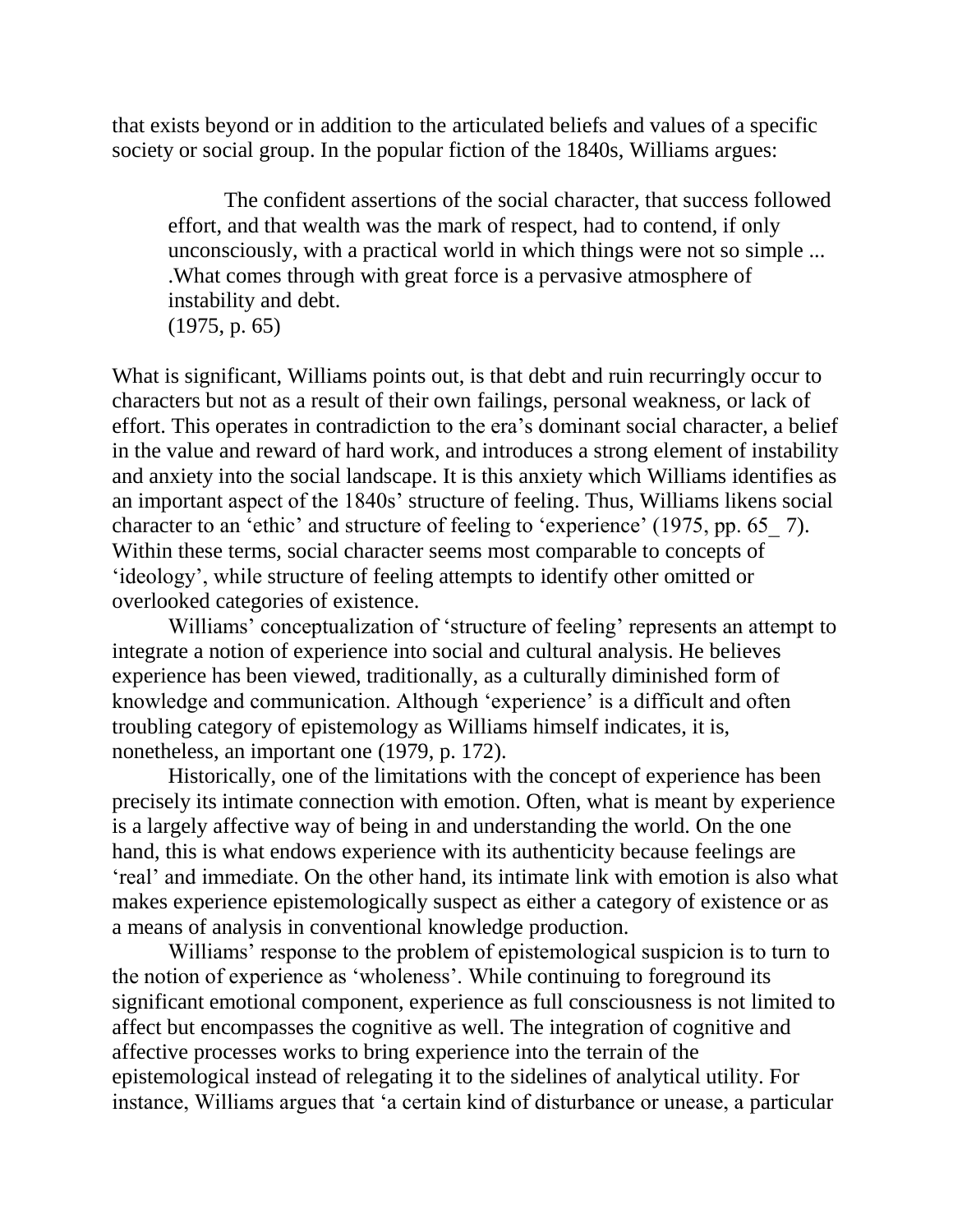type of tension' may mark a moment or site of change, perhaps conflict, between an instance of structure of feeling and an aspect of social character (quoted in Probyn 1993, p. 22). In examining this 'disturbance, tension, blockage, emotional trouble', it may be possible to locate a cause or source of the conflict, that is, to pinpoint an occurrence of cultural change (Probyn 1993, p. 22).

None of this is to suggest that in Williams' schema experience, particularly emotion experience, is a more 'authentic' or more truthful form of knowledge, as it has sometimes been positioned historically, for instance, in Romantic configurations. As Elspeth Probyn points out, experience may work just as well to obscure as to reveal social relations through, for example, 'common sense' feelings (1993, p. 21). After all, we all live within hegemonic structures and relations and, as such, experience 'can also serve to mask the construction of its own ground' (1993, p. 21).

However, Williams' analysis includes the recognition that some degree of credibility often accompanies the accounts of those who have experienced - that is, personally lived through - an event or state of being. This is the case with cultural comprehension of what it means to 'be' a particular identity formation (a racial or ethnic minority, a woman, gay or lesbian). Rational analysis cannot exhaust or 'get at' all the meanings and implications of subject identities. The credibility of experience is based on the assumption that those who immediately experience something - live it, recognize it emotionally - are better qualified to speak of it or otherwise represent it.

Experiential credibility would seem to indicate a widespread social belief that structures of feeling are not equally accessible to all. Social distinctions (gender, race, age, etc.) are experienced or felt differently depending on one's relation(s) to the social formation. This is a central point in Williams' understanding of experience: it is the linking or mediating of the social formation and individual existences.

Lived experience is the result of the interaction of the individual and the social, and never solely that which occurs in a hypothesized separate, personal realm. Following Williams, experience is the articulation of gender, class, and boundless other factors at a particular historical moment and geographical site for a specific constructed subjectivity. It is these interactions, simultaneously personal and social, that Williams seeks to identify and explore. Structure of feeling is the concept he develops to describe those interactive relations between individuals and social formations.

So that in 1840s England, anxiety about economic instability is a culturally pervasive emotion, felt or experienced by individuals but in response to contradictions and constraints in the larger social formation. Structure of feeling,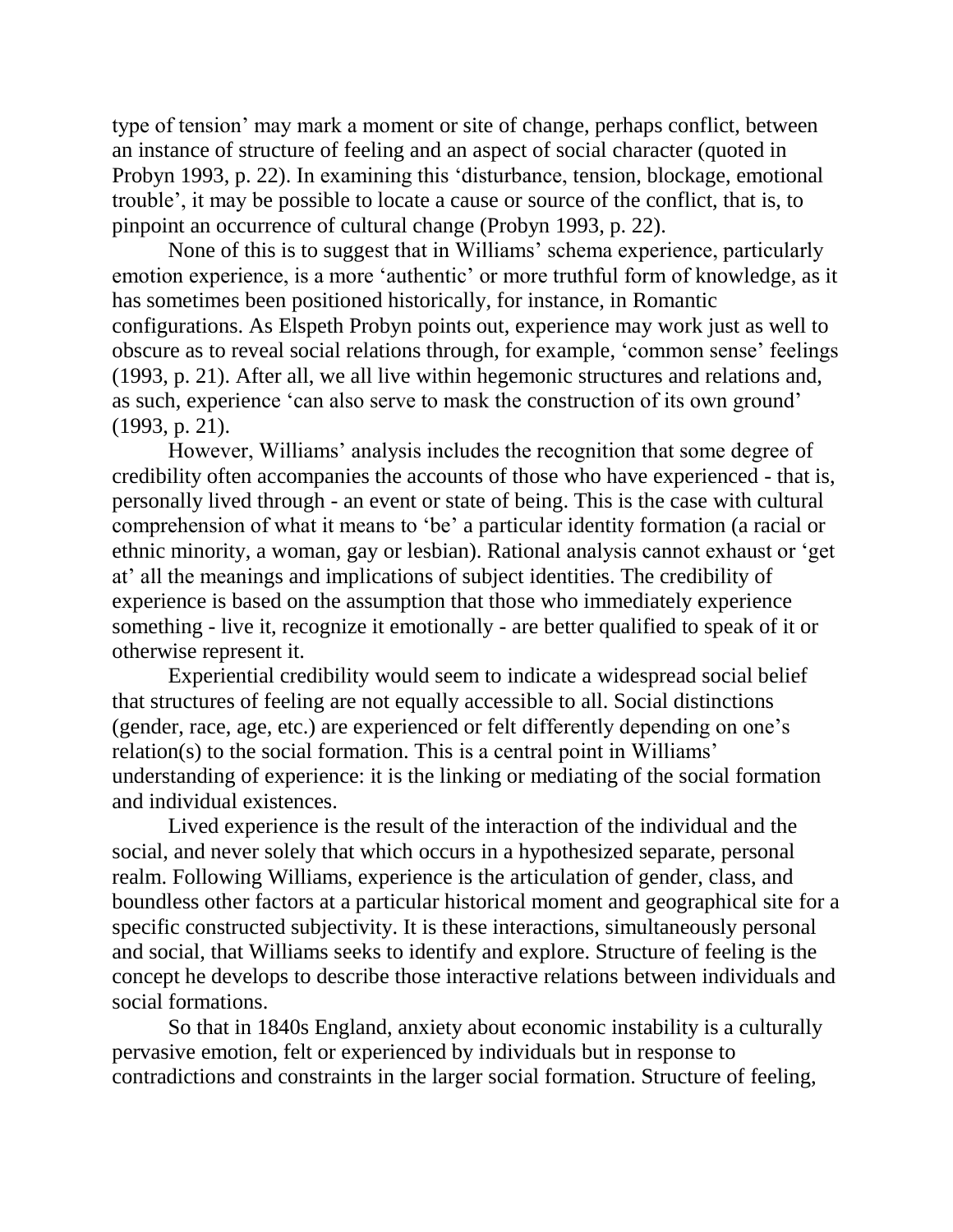then, is one important means by which the social formation is acted on, and performed by, individuals.

Similarly, feelings of isolation and alienation are facets of existence that must be dealt with by individual modernist writers precisely because they represent significant aspects of modernist social conditions. Structures of feeling are organizing processes that constrain and suggest how an individual's emotions - her or his felt existence - are played out at any given time and place. However, in our understanding of the concept, structures of feeling are not uni-directional or top down. As individuals live their era's structures of feeling, they produce and reproduce prevalent social conditions.

Bernard Sharratt points out that one of the difficulties with Williams' notion of structure of feeling is that it serves 'simultaneously as both a mediating term and a formulation of the totality' (1989, p. 134). Structure of feeling is a formulation of the totality when used synonymously with 'culture', where it is meant to refer to the entire lived or felt experience of being part of a period's culture or a class culture. Structure of feeling is a mediating term when it is applied more specifically to the relations between individuals and larger, material and nonmaterial social configurations. In drawing on Williams work to develop our analytical framework, we choose to emphasize the latter mediating sense of structure of feeling to indicate a productive process that constructs subject identities and constitutes an always-changing social order.

In our view, 'emotion' as a generic category, or particular emotions, in and of themselves are not structures of feeling. That would be to relate structure of feeling to culture as a totality. Emotion as an entirety is perhaps best understood as a vast discursive category akin to 'reason' or 'the body'. Structures of feeling as mediating concepts are specific deployments of emotion at specific historical junctures with particularized effects. They refer to the ways an emotion or emotions manifest at a distinct place and point in time, for instance, how we contemporarily understand anger to be gendered, or the specific forms love may have taken in the nineteenth century. To think within the terms of structures of feeling is to ask what new or changing formations of emotion has it become possible to think or feel at a given moment? How are such structures of feeling utilized, what are their meanings and effects?

Used in these ways, the concept structure of feeling opens up significant theoretical possibilities. The reintroduction of the experiential to include categories of existence beyond the rational and empirical, without rendering them irrational, is valuable. The concept allows for certain aspects of experiential existence, such as the emotions, to have specific, ascertainable, and important effects, considerations largely excluded from current theoretical formulations. In the notion of structure of feeling, the emotions are culturally constituted and culturally shared.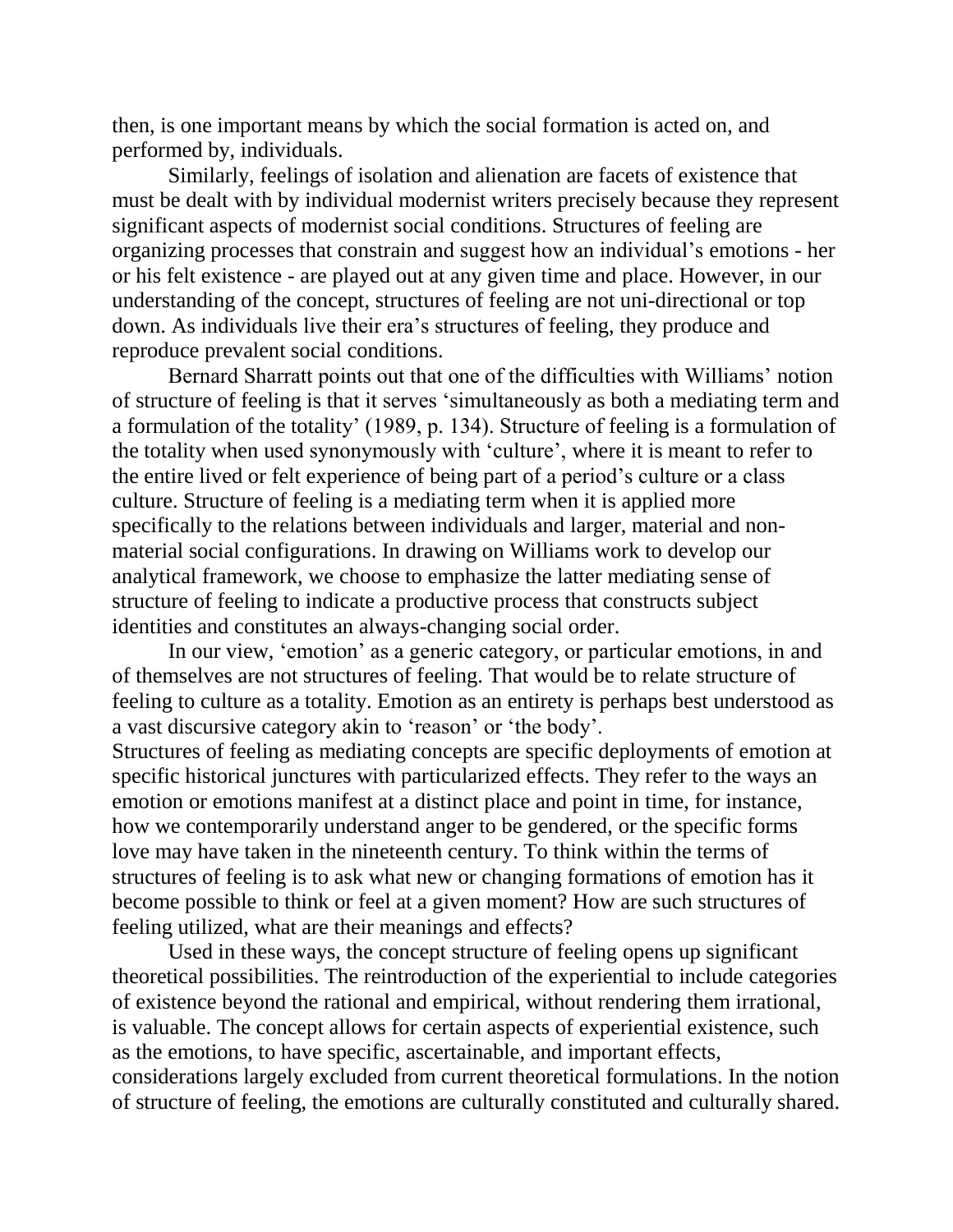While feelings remain largely intangible, their structures of organization and behaviour become available to analysis. With structure of feeling, the emotions become a widely held cultural experience, not solely an individual (biological or behaviourist) one.

Because emotions have been perceived as occurring predominantly at the level of individual experience, they have been dismissed as a disturbance: irrational and, consequently, unreliable and insignificant. However, this obscures the point that they also operate socio-culturally; they act simultaneously as structures of meaning and structures of power. After all, discourses of the body also function largely experientially and at the level of the individual. However, as much recent theory has shown, discourses of the body are intimately connected to larger social operations. Indeed, they are the means by which social and cultural discursive formations are embodied. We are arguing a similar set of conditions for the emotions - they are the means by which social and cultural formations affect us, that is, render us as feeling beings in a series of complex, specific ways. Simply because emotions principally are enacted ('experienced') at the level of the individual does not exclude them from being simultaneously implicated in larger cultural processes and structures nor, for that matter, does it make them immune to theorization.

While he theorizes experience, including the emotions, as culturally constituted and shared, Williams tends to conceive of vast, singular structures of feeling representing relatively unified positions belonging to large class configurations or single generations at any historical moment or location. This constitutes an important limitation in his concept. Further, his is an outline with a minimal sense of conflict, competition, or struggle between the structures of feeling of any epoch. Indeed, there seems to be a progression or evolution of structure of feeling from one era to the next. For instance, the structure of feeling of one generation may solidify into the social character of the next (1979, p. 163). Williams himself acknowledged the possibility of a multiplicity of co-existing, alternative structures of feeling, although his own analysis did not account for this (1979, p. 158). We suggest that Williams' phrase, structure of feeling, could be pluralized in order to emphasize the wealth of structures of feeling operational at any historical moment. The concept, structures of feeling, could be used to describe the attempt to identify manifold, particularized structures within the more general structuration, organization or economy of emotion.

Additionally, Williams does not specifically link structure of feeling to concepts of hegemony or power relations. Instead, he has a tendency to see structure of feeling as something like the 'truth' of an era, overlooked and largely undocumented, as a result of being masked by the social character of the day.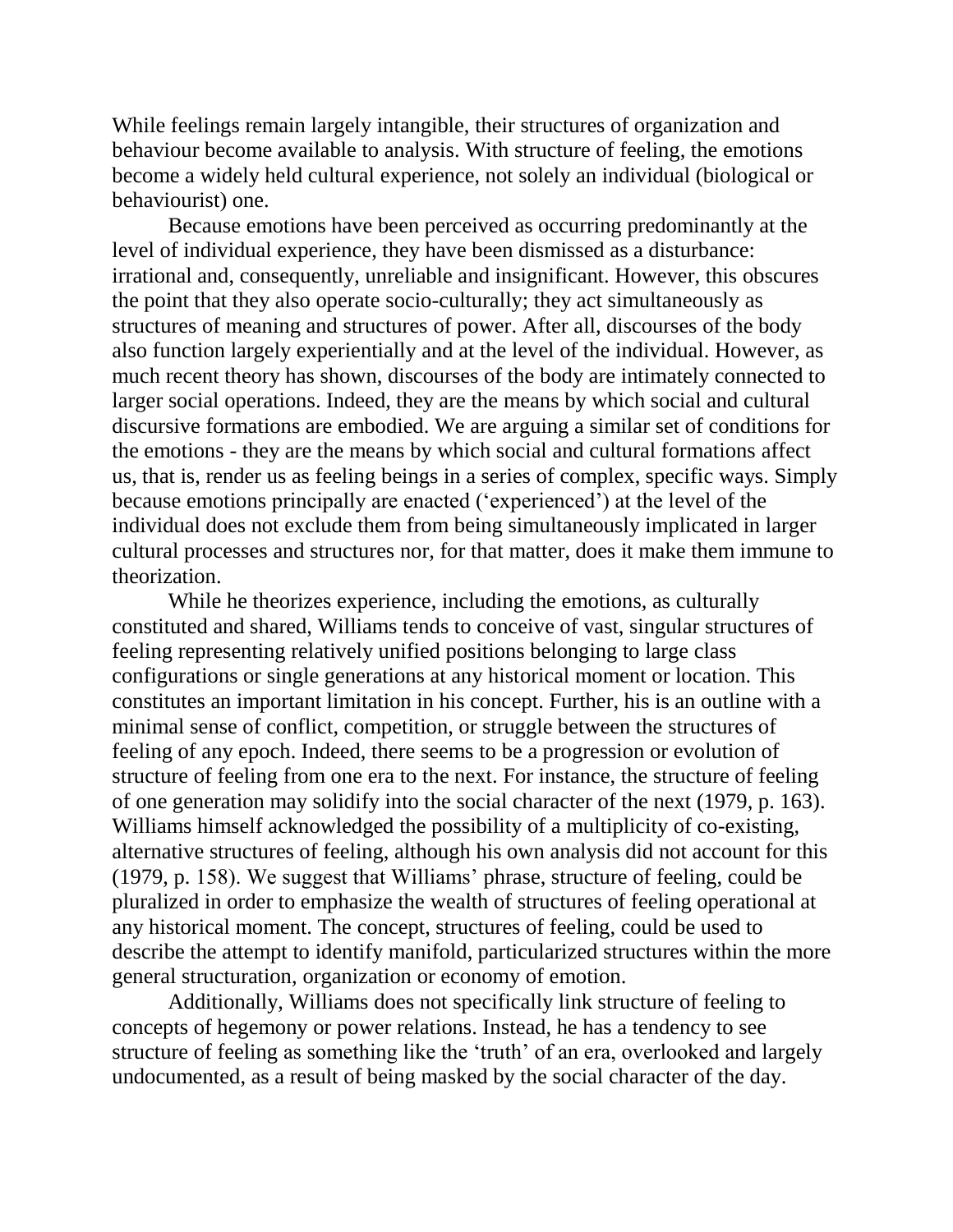Despite these limitations, Williams' conceptualization represents emotions as rich, complex sociocultural practices, with productive functions. Which is to say, emotions produce culture and are not simply the reverberations of other social formations and force relations. Williams' work broadens the concept of the sociocultural to include kinds of experience beyond the rational and empirical; it attempts to account for those felt aspects of lived existence that elude records, documents, and most historical and public accounts. His work outlines the possibilities for recapturing intellectually what has been experienced affectively. In order to build on Williams' insights and, specifically, to take account of power relations and the ways in which they might be linked with structures of feeling, we now consider key aspects of Grossberg's writings.

#### **Affective economies**

Larry Grossberg is one of the few contemporary cultural theorists who have argued consistently for the necessity of work on an economy of affect. His writings on the subject matter attempt to link the individual to larger cultural processes and, significantly, to explore how power operates through affect.

According to Grossberg, the social formation is composed of many, continually changing planes of effects or economies of which the affective is one among several - 'capital, money, meanings, information, representations, identities, desires', and so on (1997, p. 241). He argues that the British tradition of cultural studies has reduced what is considered to be the pertinent range of economies to 'meaning, representation, and identity'. Indeed, 'it is the articulation of these three economies that [Stuart] Hall describes as ideology' (1997, p. 397). The result, in Grossberg's view, is a tendency in cultural studies to reduce all culture to the domain of meaning and representation (1997, p. 251). Grossberg defines meaning specifically as cognitive, semantic, or narrative systems or contents (1992, p. 43). Although meaning and representation are important and constantly active factors, they do not exhaust all economies in the social formation. Indeed, a focus on signification, representation and identity to the exclusion of other economies has resulted in a reduction of the social to the cultural (1997, p. 283).

One consequence of equating meaning and representation with culture in its entirety is that neglected economies such as the affective are reduced to subfunctions of ideology rather than considered in terms of their own distinct operations, organizations and effects: 'Emotion is itself a notoriously difficult topic for cultural critics who often try to explain it as if it were merely the aura of ideological effects' (1992, p. 79). Further, in the traditional cultural studies model, power is subsumed in meaning while Grossberg, influenced by Foucault's work, believes meaning must be located as a function or effect of power.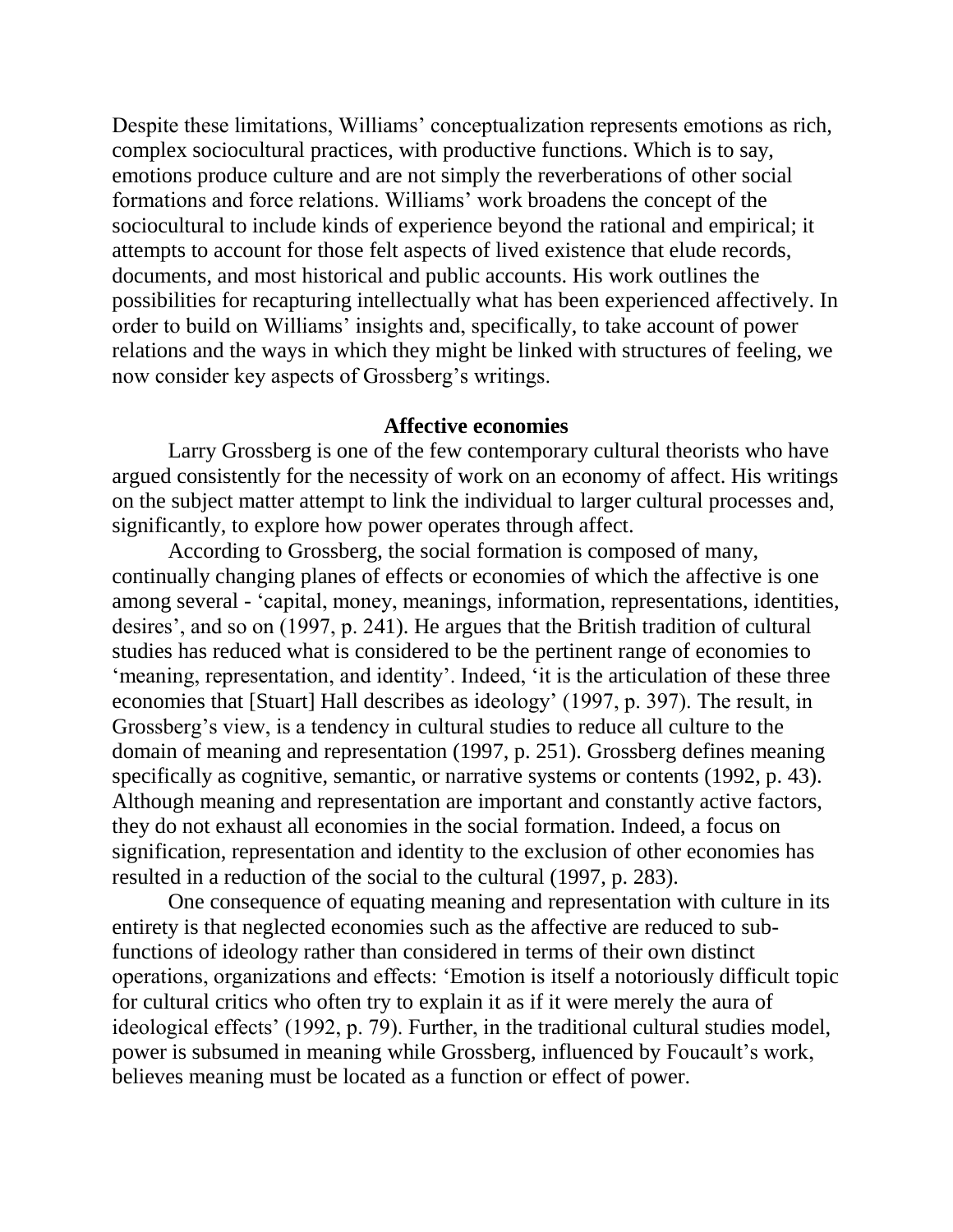If the affective has been subsumed within the ideological on the one hand, Grossberg continues, it has similarly been swallowed up as a sub-category of the libidinal, for instance in the work of Screen theorists (1988, p. 282), and, more generally, in psychoanalytic theory. He suggests distinguishing between 'libidinal economies of desire and affective economies of mood' as different planes of effectivity (1988, p. 285). Grossberg's proposal is to add affect into 'the already crowded relations' of signification (meaning, representation, language), economy (material production, distribution, and consumption), and libido (desire, sexuality) (1988, p. 282). Everyday life is the articulation of all of these planes of effects operating together, along with potential others.

Defining affect as one form of 'psychic energy', he attributes to it the authority of 'investment'. 'It is the coloration or passion within which one's investments in, or commitments to, the world are made possible' (1988, p. 285). Affect, here, is a form of energy, a motivating force or intensity rather than a system of interpretation. Affect consists of quantitatively variable levels of energy that identify 'the strength of the investment' people have in their experiences, practices, identities, meanings, and so on (1992, p. 82). It determines degrees of passion, or lack of, telling people 'where, how and with what intensities they can become absorbed - into their work and their lives' (1992, p. 82). Affect determines or constitutes what matters to individuals. But Grossberg makes the important point that affect is not, contrary to much popular belief, 'anarchic excess threatening to disrupt the structures of power' (1997, p. 28). Rather, it is a structured plane of effects that forms part of the force relations working to govern people's conduct. Affect is one of the means by which power is constituted, mobilized, circulated and performed.

Here, as does Williams with structure of feeling, Grossberg links the individual with the social formation through the activities and energies of affect. But he adds the critical component of power. Indeed, affect becomes an important form of energy or intensity that motivates relations of power among individuals as well as between individuals and the social forces governing their conduct.

Turning to the example of rock and roll, he argues that only a portion of rock and roll's effects can be understood within the context of signifying practices. In order to understand its impact and importance one must also come to an understanding of its affective effects and politics, because rock and roll transforms 'the affective geography of the everyday lives of its fans' (1984, p. 101). Grossberg's point is that affect needs to be taken into account as a constitutive aspect of popular culture. It is insufficient to heed popular culture only when it is transformed, through interpretation, into either 'art' or, as in some avenues of cultural studies, ideology/hegemony, that is to say, when it takes on meaning.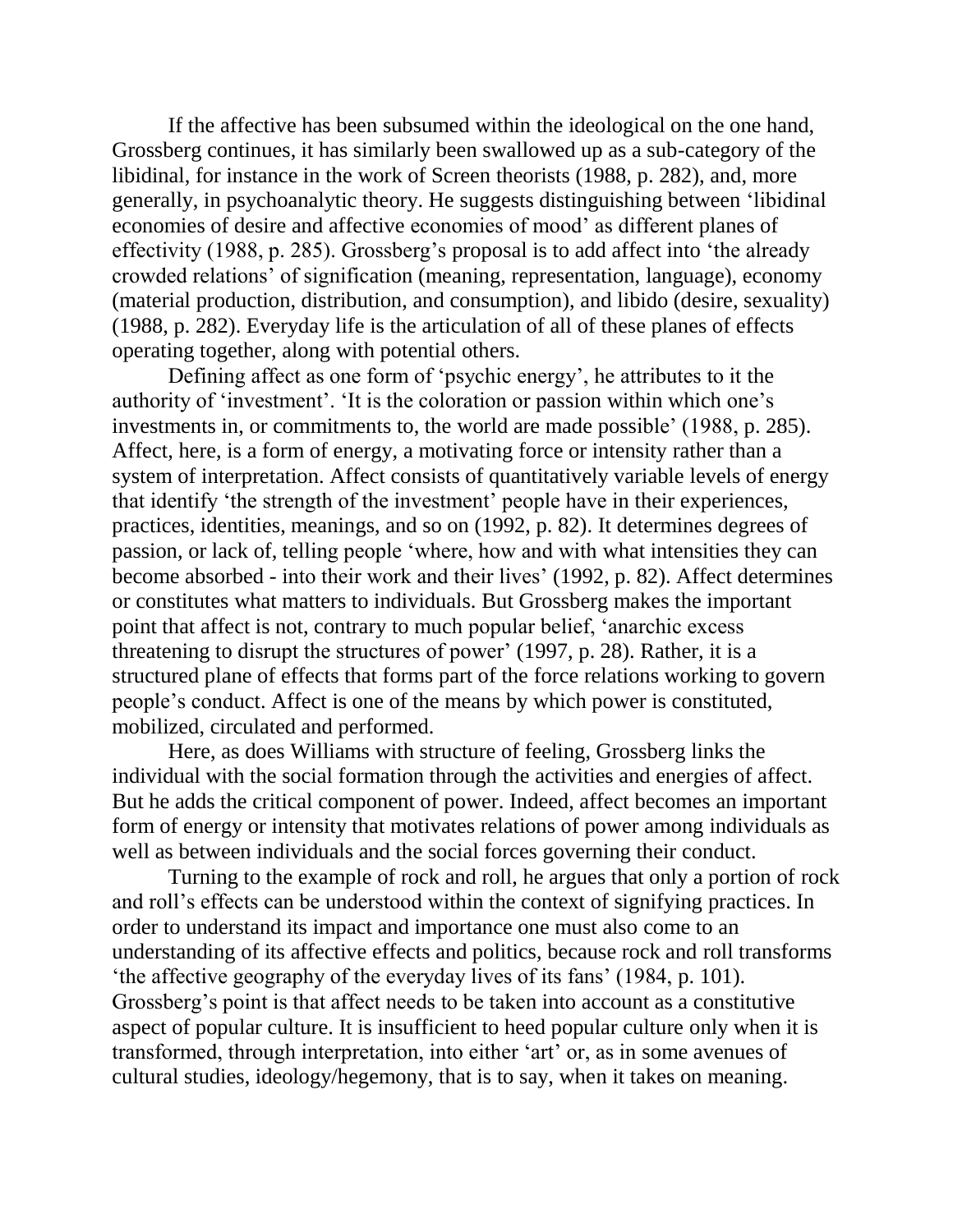A potential problem with a position that argues the prevalence of an affective dimension in popular culture is that its application may lead to too dramatic a bifurcation of popular culture from elite culture, or of feeling from thinking. This may suggest an antithetical relationship between high art and pop culture, as well as between meaning and affect, as if high culture audiences do not feel and popular culture audiences do not think. But, significantly, Grossberg observes that popular culture's dominantly affective dimension is not inherent but historically constituted and that 'a large part of the struggle over popular culture concerns the ability of certain practices to have such effects' (1992, p. 79). That is, popular culture practices have fought to represent and retain their association with affective experience.1

The 'interpretive task' facing cultural studies and left-wing politics alike is to identify the strategies and sites where affective empowerment might be possible, beginning with popular culture forms that resonate affectively for consumers (1988, p. 290): 'Those differences which do matter [affectively] can become the site of ideological struggle' (1992, p. 105). Things that matter affectively can be taken up as sites of ideological assertion or contestation. Political positions can be claimed through and shaped by modes or instances of felt popular culture.

Arguably, this is what many contemporary cultural theorists have attempted to do in the move towards the analysis of popular culture. Specific subjects from pop culture are chosen for study, not because they are a priori 'artistically' significant to a trained critical eye or carry some other elite cultural value but, precisely the opposite, because they have mass emotional appeal. To continue with the example of popular music, in the case of 'Madonna studies' critical effort has been directed towards recapturing, for historical record, the basis of her wide appeal. Theoretical activity is taken up after popular fact, in an attempt to account for the widespread emotional affiliation of fans and to pinpoint that which is so resistant, in Williams' terms, to historical investigation and documentation. What are the sources and effects of extensive popularity? Can they be turned into political statements or acts? Can such affective investments and energies be used to identify emergent subcultural identities? For instance, scholars have analyzed Madonna, particularly in her early years as a public phenomenon, in order to understand something about the existences, the growing economic impact, and the cultural influence of teenage girls (Kaplan 1988, Schwichtenberg 1993).

Grossberg's work is significant for putting affect on the 'mattering map' of theory. His outline also raises a number of critical issues for a cultural analysis of the emotions. To begin with, affect as investment is no doubt an aspect of great import, but it is not necessarily exhaustive. For instance, a potential aspect in the overall spectrum of affect is its role as an organizing or structuring circuit of social activity, regardless of degree or kind of investment. Affect may be seen as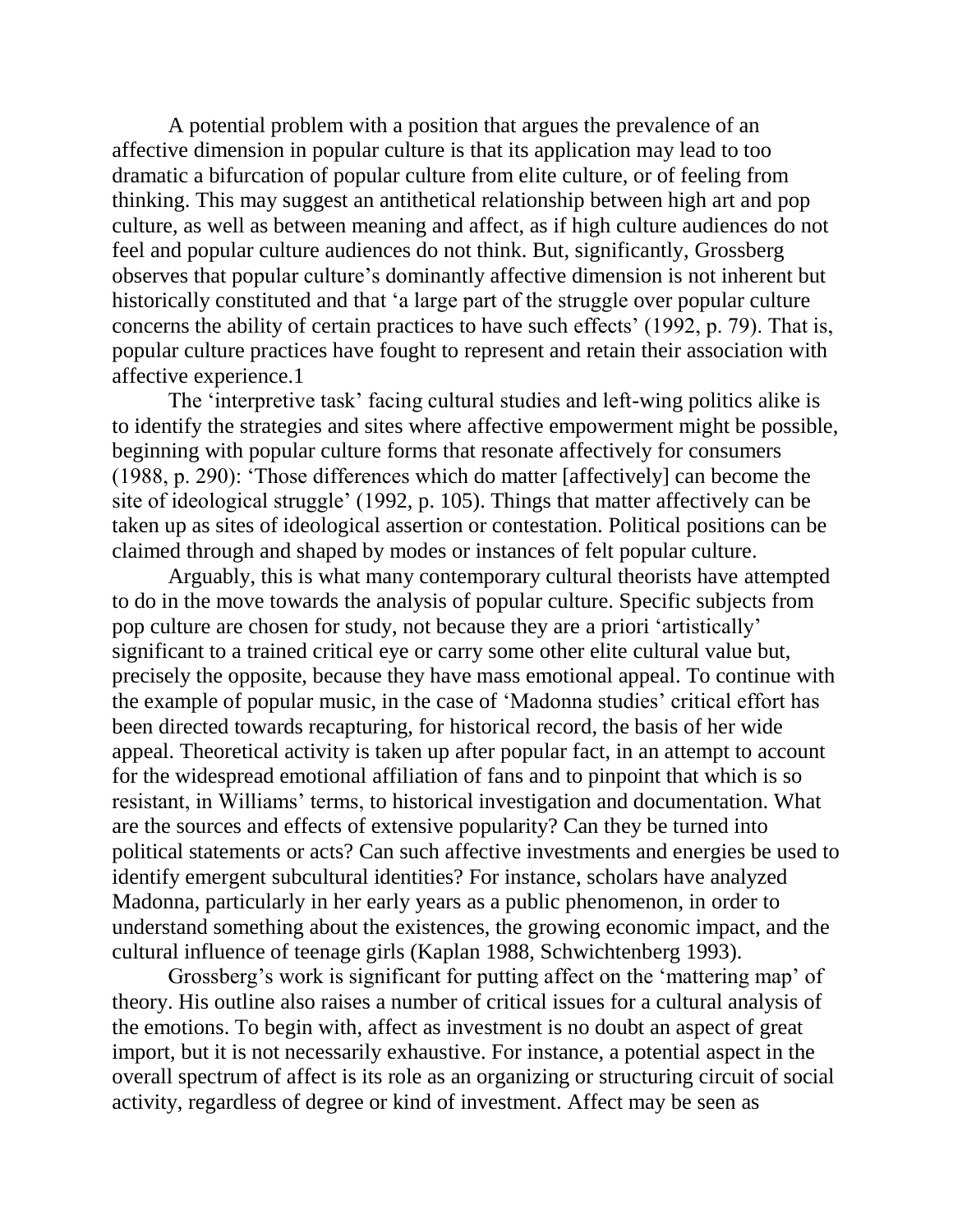producing dependencies, responsibilities, connections, ruptures, obligations, accountabilities, and so on. It may form a basis for the social processes of recognition and difference. Following Jaggar's arguments, for instance, emotions are pivotal in identity formations, in the recognition of alienation from or connection to. She discusses how unexplained or uncoded feelings may cause one to feel isolated or 'abnormal', while recognition of others with similar feelings can serve as the ground for the formation of subcultural groups (1989). Affect is also integral to the notion of individuality, to the sense of what makes each of us 'distinct'. As such, it plays a formative role in subjectivity. Nor do there seem sufficient grounds for dispensing with affect as a means of communication, between individuals as well as between group formations. Affect is an important means by which power is enacted between individuals and social conditions. But it is also a pivotal mechanism in the circulation of power among individuals. This communicative aspect of affect - porous quality that enables emotions to be exchanged easily with other people - assists in making us susceptible to the emotion effects and power influences of others, individuals as well as social forces and ideologies. Affect is also, in turn, a means by which we are able to exert the effects of power relations on others. As forms of communication, emotions produce relations, movement and activity between individuals.

All of the above are contexts in which what matters is not how much or how little or even which emotion is present. Of significance is how any amount (or absence) of affect is used, what functions it serves. All of the above circumstances, and more, would result in the execution of affect as a technology of power without limiting it, solely, to forces of investment and energy.

Grossberg identifies affect as quantity or intensity of feeling by differentiating affect from emotion. Emotions are 'the product of the articulation of two planes: signification ... and affect' (1992, p. 79). Emotion equals affect articulated to another plane of effect - representation, ideology, meaning: '[A]ffect can be articulated through the mediating effects of ideological narratives to produce different forms of emotional response and involvement' (1992, p. 81). Emotion exists when affect is mediated with ideology, and specific emotions exist when specific combinations of affect and ideology merge or clash. The advantage of the disjuncture between affect and emotion, in his analysis, is that it allows affect to function as passion, solely in terms of degree of feeling, by bracketing out other uses and functions of emotion.

Because his primary concern is with affect, Grossberg says relatively little about emotion or its specific distinctions from affect, leaving this important differentiation insufficiently outlined. How does one distinguish affect from emotion? What are the significances of their demarcation - why do we need or benefit from distinguishing them as concepts? For instance, describing both The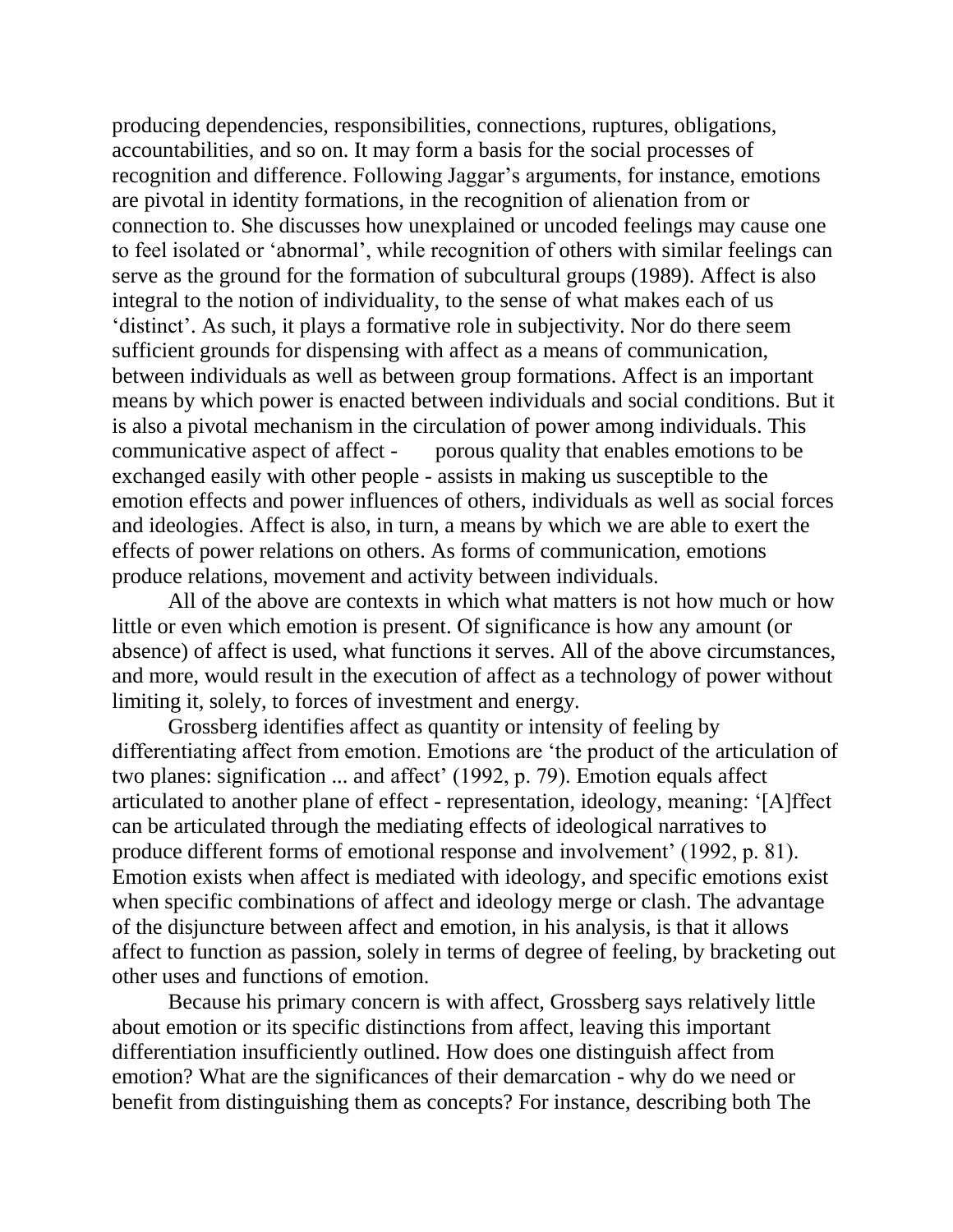Sound of Music (Robert Wise 1965) and Wild at Heart (David Lynch 1990) as extraordinarily manipulative, Grossberg asserts that The Sound of Music 'works on and through emotional narrative' whereas Wild at Heart 'works more immediately on affective investments' (1992, p. 81). This is an intriguing observation that could usefully be developed further. In another example, he cites Jack Nicholson as an icon of the 1970s who is 'always invested in a mission, always in search of a cause' (1992, p. 224), and as such who functions as meaning, representing something. His counterpart is Dennis Hopper, icon of the 1980s, who functions as 'pure intensity or affect' (1992, p. 224). If Hopper functions as affect, then Nicholson functions as emotion. Without a more detailed analysis of the distinctions between affect and emotion, affect seems to exist in a kind of limbo, operating 'in something like the ''preconscious''' (1992, p. 81). It then becomes difficult to see how this preconscious system is historically and culturally constituted rather thanintrinsic.

However, configuring affect as asignifying or contentless bears the advantage, from Grossberg's perspective, of dislodging affect from the circuit of meaning relations, and placing it directly into the more fundamental circuit of power relations. Grossberg positions affect as occurring prior to or outside of meaning. As cited earlier, the differences that do matter can then become a site for ideological struggle. It is conceivable, though, that this relation might as often occur in the inverse so that those differences that do matter ideologically (are meaningful) become the site of affective investment and struggle. The relations between affect and ideology can be made clearer only with a fuller account of when, how, and in what forms affect and emotion operate separately.

In advocating the need for critical theory to account for the importance of affect in all areas of existence and epistemology, Grossberg's work provides an important cultural studies framework for, as well as an isolated voice on, the contemporary problem of affect and culture. He argues persuasively that we cannot make adequate sense of popular culture - and by extension, we believe, of any cultural forms or activities - solely by considering them as cognitive, rational or ideological practices. Affect is, indeed, the 'missing term' which might explain, for instance, why certain ideologies take hold and not others, or how, through affective investments, ideologies are internalized and naturalized (1992, pp. 82\_/3). Grossberg's call for an account of the role of affect and the development of a critical vocabulary to describe its forms and structures, marks an important moment of departure in the cultural study of emotion (1992, p. 80). His is an attempt, akin to Williams', to bring to historical recognition and into theoretical discourse largely omitted aspects of 'the felt sense' of existence. Both Grossberg and Williams work to account for experience beyond ideology or social character,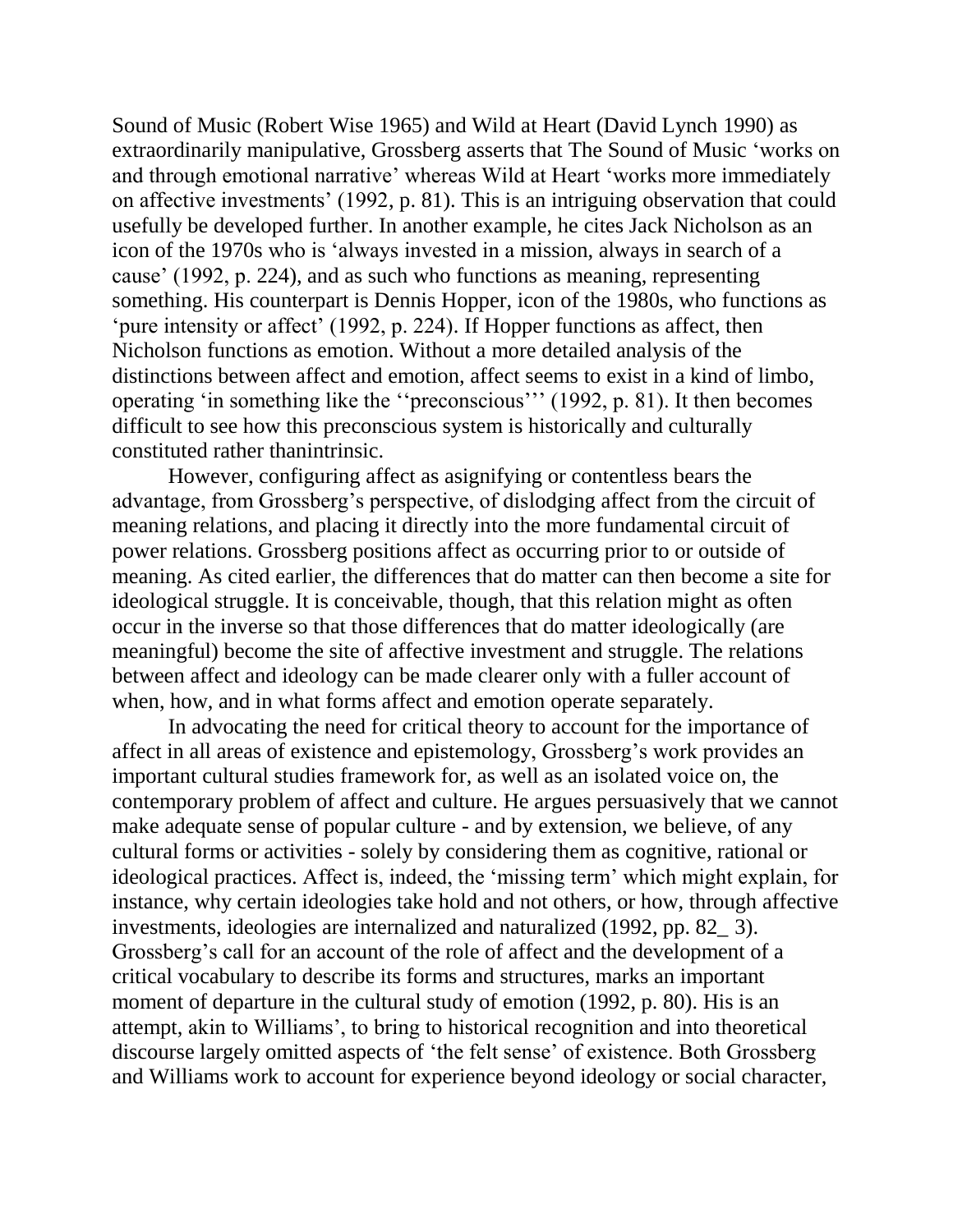in order to describe what it means to live the emotional effects of specific social and cultural contexts.

Here, we take up where Grossberg left off on emotion by considering it in his sense of the product of affect and ideology. We understand emotions as signifying practices already imbricated with or articulated through power and meaning effects. We do not see, at this point and without further study, how affect can be made accessible to analysis without functioning as a signifying practice. Grossberg's notion of emotion, on the other hand, engages most usefully with Williams' concept of experience as 'wholeness', of the felt sense of existence as an integration of the cognitive and affective. From our perspective, it is more productive to consider emotion within the cycle of meaning production. Although we understand Grossberg's concern that affect not be considered solely as an 'aura' of ideology, we believe that considering emotion as interconnected with signifying practices enhances the ability to analyse emotion as an important function in the circulation of power relations.

Additionally, we do not consider affect, in its function as constitutive of emotion, to be solely an energy or intensity; rather, as discussed above, we understand it as entailing other effects and operations (communication, processes of recognition and difference, construction of subjectivity as individuality, and so on). Expanding the notion of affect to effects beyond intensity also has the corollary advantage of minimizing the likelihood that affect might be interpreted as something akin to a 'drive' in psychoanalytic terms, which serves primarily to propel other formations - ideological, economic, libidinal. In the configuration we suggest, a broader notion of an affective economy (communication, recognition, and so on) becomes a 'standalone' system that produces and reproduces its own complex network of power and meaning relations, at the same time that it operates in conjunctive relations with other economies.

### **Moving on: developing cultural analyses of emotion**

In many areas of academic inquiry - notably the natural sciences and other disciplines that seek to apply the methods of the natural sciences - researchers are urged not to feel, to put feelings aside as a necessary condition of investigating thoroughly and effectively and establishing true and reliable knowledge. Indeed, since the Enlightenment and the hegemony of scientific method, emotions have been conflated with the irrational and regarded as in opposition to conventional knowledge production, so bolstering the hegemonic position of rationality. Social science and feminist critiques of science have shown that a clear opposition and separation between fact and value, objectivity and subjectivity, is not possible. In addition, postmodernist feminist philosophy and critiques of the enlightenment subject, and the binary concepts on which it is founded, direct us towards a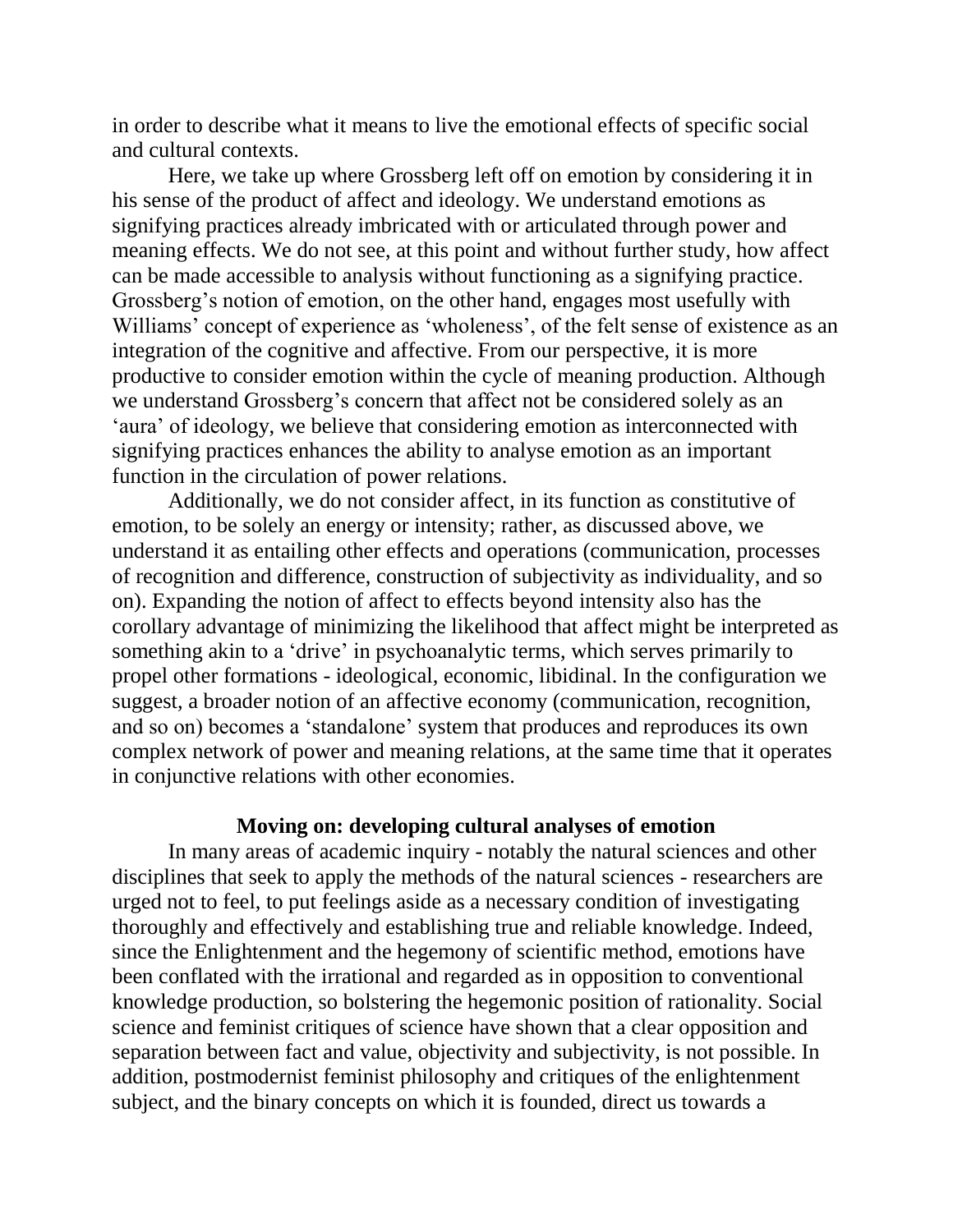rejection of the binary pairs: fact and value, objectivity and subjectivity, truth and feeling, reason and emotion. Just as the subject who knows is always also an embodied subject, so he/she is always a feeling subject.

Further, we argue that emotion does not have to be seen as working against the production of reliable knowledge. In some fields of inquiry - ethnography and oral history, for example - the investigator's ability to feel with the subject enables conversation and the re-telling of experiences and confidences that constitute the data and direct its interpretation, analysis, and writing up. In many instances, clarity of thought occurs as a result of feeling emotion. For instance, often one knows unmistakably what one wishes to say when writing a business memo out of anger or frustration, when composing a love letter, or when crafting a eulogy for a funeral.

We would prefer to think of emotions and knowledge production in the following way. Emotions are always in play in any inquiry but to differing extents. That is, research operates through relations of closeness and difference (between investigator and investigated whether human or non-human) where these are context specific - depending on the area of inquiry, the subjects involved, and their experiences, the aims and purposes of the inquiry. These contexts are, of course, also always historically and politically located and part of a dynamic play of power relations. This brings us to consideration of relations between power and emotion, subjectivity and culture.

As argued earlier, Williams and Grossberg provide groundwork for conceptualizing how emotions may be part of the constitution of culture and collective identities. However, neither theorist offers a detailed analysis of the inter-relations, in practice, between individual identities and social formations. It is precisely this area of interaction that concerns us and which, we argue, is crying out for detailed analysis. Here, we consider how such analyses might be developed. We argue that such analysis should involve a thorough exploration of the relations between power and emotion and focus on specific concrete examples, that is, on particular structures of feeling. This approach is informed by the cultural studies notion of 'radical contextuality' and is designed to delineate how structures of feeling are effective at an individual micro level but always as part of macro sociocultural operations and the constant circulation of power.

Structures of feeling as technologies of power operate at the level of the relationship between the social body and individual bodies, working to make the latter disciplined and productive. We need to consider how emotions are instrumental in the (re)production of power relations. To do this, we would look at the ways in which emotions might work as techniques of discipline that help shape what we do and who we are (Harding & Pribram 2002). Here, we would be thinking about how emotions might be a means of deploying power relations.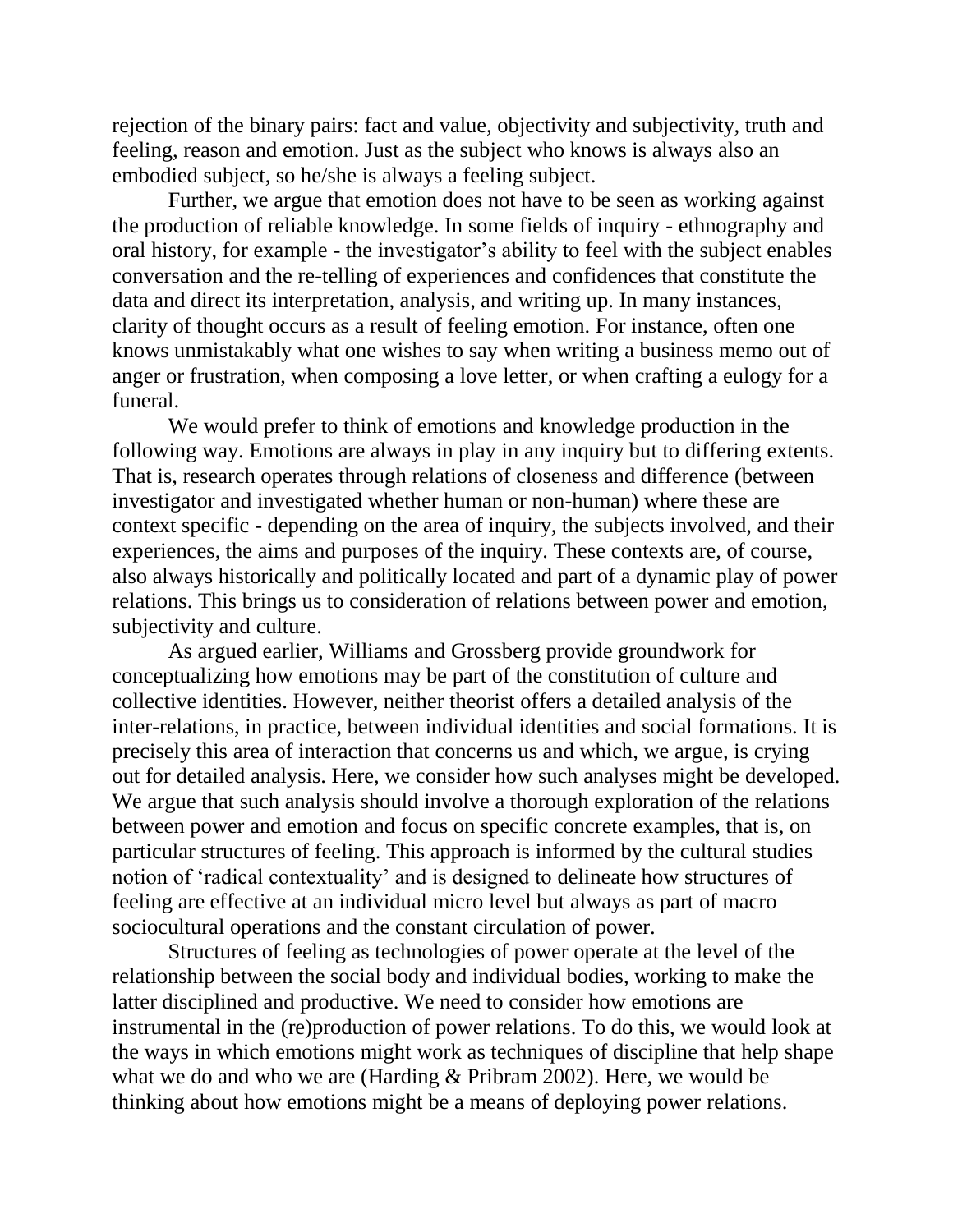However, as we have pointed out in a previous paper, a view of emotion-as-power does not fully account for the complexity and changeability of emotions and may tend to be overly deterministic. Instead, we need a more subtle and detailed conceptualization of relations between power and emotion, culture and subjectivity, social formations and individual identities.

We are arguing that, among other forces, emotion makes possible the exertion and reception of the effects of power relations, thereby constructing the subject and, more specifically, the emotional subject. In other words, the subject who feels is critical to the circulation of power, the establishment of social relations, and the construction of discursive and institutional formations.

Emotions are forces of energy creating ongoing movement that propels social relations. The circulation of emotion produces in and between people connections, ruptures, dependencies, responsibilities, accountabilities, and so on. In other words, people care - they are invested. If people care, certain effects are produced: they feel and act in certain ways. Individuals have emotional relations, a significant form of social relations. It is through these relations that subjects are 'affected', that they are constituted into specifically contoured kinds of feeling beings. Following Grossberg, the task facing cultural studies is to identify the strategies and sites where emotional authority might be possible, in addition to pinpointing the locations and terms within which emotions subordinate.

Williams' conceptualization of 'structure of feeling' directs us towards a concept of the sociocultural realm which includes aspects of lived experience beyond the rational and empirical and which is missing from official records and documents. Feeling is seen as something to be included and elaborated rather than expunged from public and historical accounts, as part of the production of knowledge about the past. In this way, specific structures of feeling might form the content of historical inquiry and historiography - as, for example, in Stearn's history of 'cool' or our own work on the construction of sensibility in the eighteenth century and the emergence of the emotional/ psychological subject in the twentieth century.2

Similarly, we might consider the nineteenth and early twentieth century cases of hysteria, neurasthenia and shell shock. Analysis within the framework we are suggesting indicates that they operated as structures of feeling. That is, hysteria, neurasthenia and shell shock occurred not simply as specific illnesses, but as entire organizations which coded 'appropriate' and 'inappropriate' feelings and behaviour. They worked to identify, through diagnosis, and constitute, through symptoms and treatment, subcultures based on the categories of gender, class and sexuality.

The specific experiencing of a social event is what Williams meant by structure of feeling: the felt sense of existence at a particular historical time and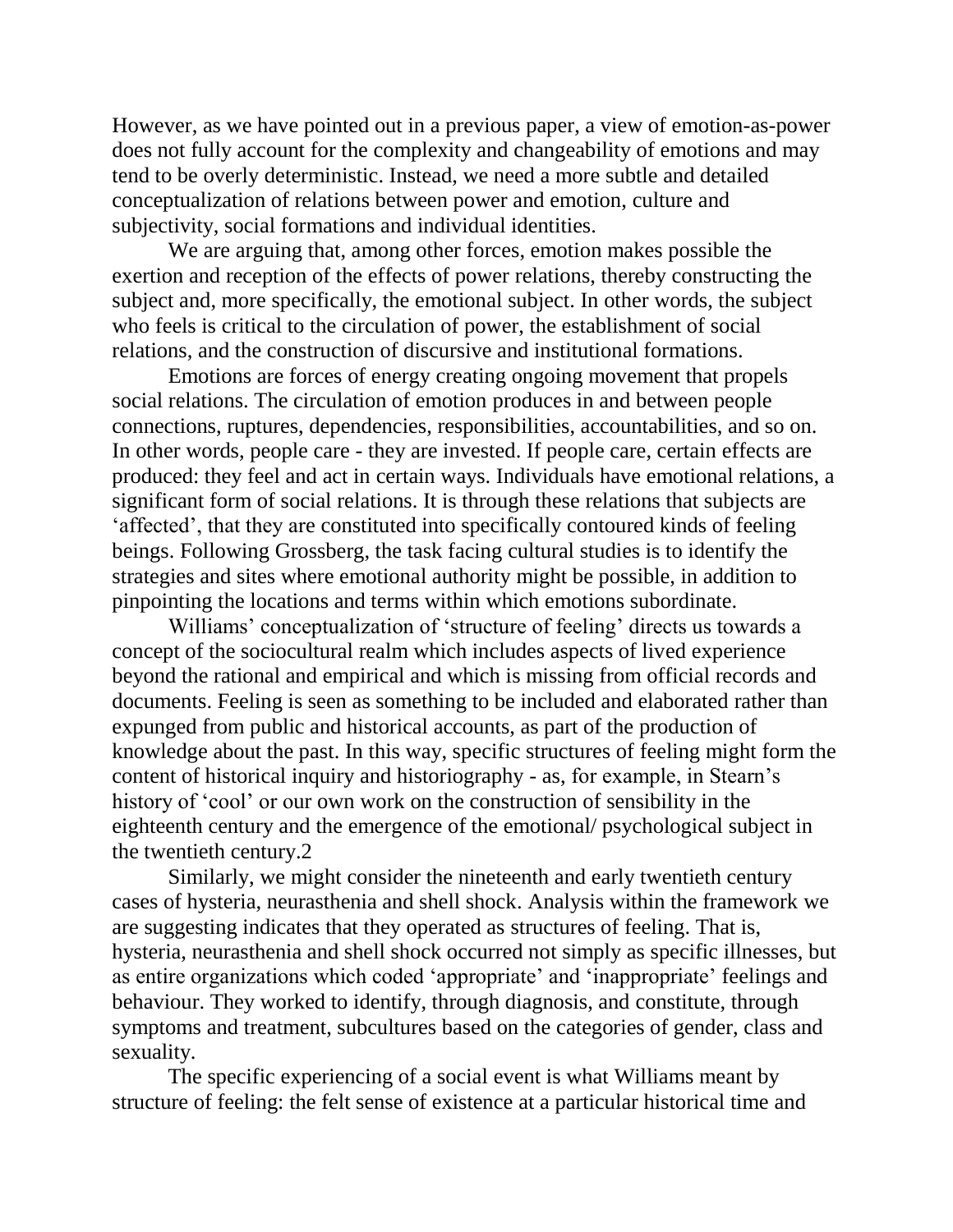location, felt in these instances in terms of emotional disorders. Such an experience is something that occurs beyond the confines of an era's social character, not in the sense of an entire alternate social reality but as something that invades the dominant social order. Indeed, such emotional disorders can be understood as the repercussions or reverberations of what it means to live within the framework of the stated beliefs and values of a dominant social formation.

Following Williams, the different but related emotional disorders of hysteria, neurasthenia, and shell-shock represent the 'omissions and circumstances as lived' of the hegemonic positions of the nineteenth and early twentieth centuries, the failure to live up to the public ideals of the era. In their own time, these emotional illnesses may have served as the warnings, embodied by individuals, of the dangers involved in failing to adhere to the ideological expectations of the day: the angel of the household, the strongwilled businessman, the courageous solider. From an historical perspective, the hysteric, the neurasthenic, the victim of shell-shock bear the lived weight, the individually experienced failures, of their era's sociallymandated roles and ideals.

Subjects can experience an era's structures of feeling in keeping with its social character or ideological imperatives - in consensus with prevailing hegemony. Or they can live those structures of feelings in discomfort with or in contradiction to an historical moment's prevailing demands, resulting in the possibility for resistance.

Grossberg's ideas concerning power and emotion serve as an antidote for Williams' tendency to see structure of feeling as a truth-value, as the unintended reverberations of existing ideologies. In describing structure of feeling as the lived experience of the unintended consequences of an era, Williams points to something that appears to be leftover from the dominant articulations of the day. In Williams' terms, structures of feeling may be interpreted as existing outside the circle of power relations and dominant discourses.

In contrast, Grossberg's conceptualizations place emotion squarely inside the system of meaning production and subject construction. Indeed, the consequence of this is to reaffirm that there is no outside or beyond the forces of energy created by and constituting power relations. Further, the introduction of power as it operates affectively adds the much needed dimension of struggle, contention, competition, and exchange - in short, movement - to Williams' relatively vast and inert sense of structure of feeling operating for entire social classes or eras.

The question of emotion's ideological/discursive role is, as Grossberg suggests, the question of how emotion governs people's conduct. Grossberg's notion of emotional investment can be further explored by considering the ways in which how we care describes who we think we are. In principle, an emotional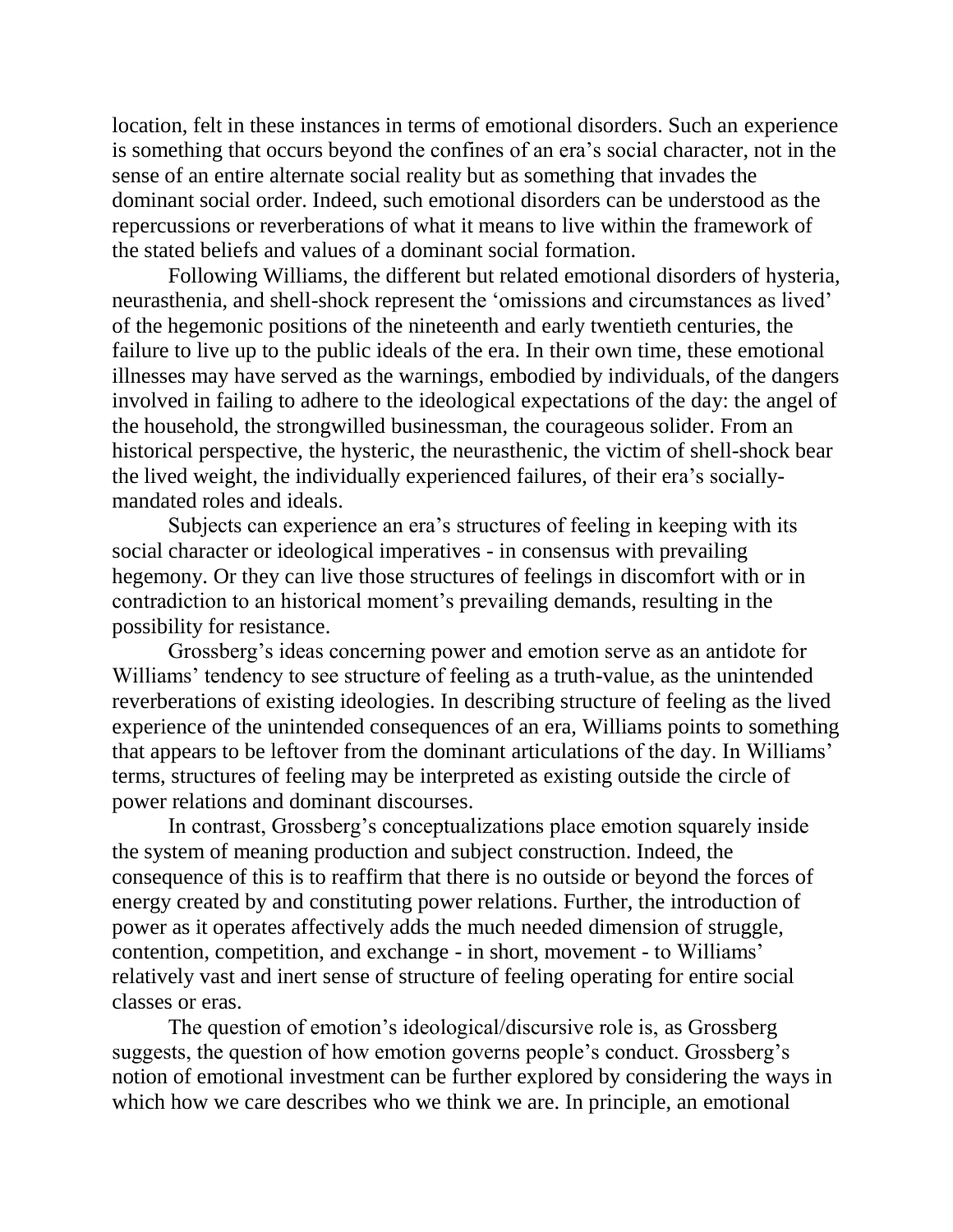investment must be 'made' - directed towards something, enacted, revealed or concealed. An example might be the contemporarily popular subject of the expression of emotion - who does or should express emotion and the effects of this, in particular in its gendered connotations, as part of the ongoing construction of the category gender.

In contemporary Western cultures, a prevailing assumption exists that men suppress emotion more frequently and more extensively than women - to varyingly positive or negative effects - while women display and release emotions more readily. Women tend to be seen as more emotionally 'skilled' and 'fluent', which confers a positive meaning. However, in contrast, being 'more emotional' is most often equated with being less in control of feelings in a pejorative or problematic way and has served as justification for women's exclusion from any number of corridors of power.

Further, the gendered expression of emotion is dependent upon the emotion being considered. Men are regarded as better able to express certain emotions anger, frustration, impatience. It then becomes possible to analyse emotions, such as anger or non-anger, as gendered structures of feeling.

Such views need not be construed as essentializing. Rather, gendered subjects can be seen as constructed in/through specific discursive events such as the expression or 'repression' of emotion. In this case, individual subjects must live and feel the specificities of such constructions, and they must constantly reenact - relive, refeel - those specificities in order to sustain their identities. This is a point at which inter-relations between individual identities and social formations can be explored and demonstrated – that emotions have been used as a technology in the subordination of women and other social beings.

Emotional relations do not exist between people in some kind of equivalency or equilibrium. Emotions are utilized in the exerting and reaffirming of power differentials. But how emotions circulate and subordinate as they are relayed throughout the social formation is complex, constantly changing, and insufficiently understood.

To view emotions as simply subordinating is to duplicate concepts of emotions as negative forces, as burdens we are forced to endure, and against which we must be constantly vigilant. It is to deny that emotional relations, like power relations, are productive: they not only subordinate, they create.

We emphasize that we are not conceiving of emotion in a universal or essential way. Instead, we stress the diversity of culturally and historically specific phenomena encompassed by the term 'emotion'. We think in terms of culturally and historically specific structures of feeling and, particularly, of what emotions different categories of subjects are culturally permitted to express, and how power relations, subjectivity and collectivities are brought into being through specific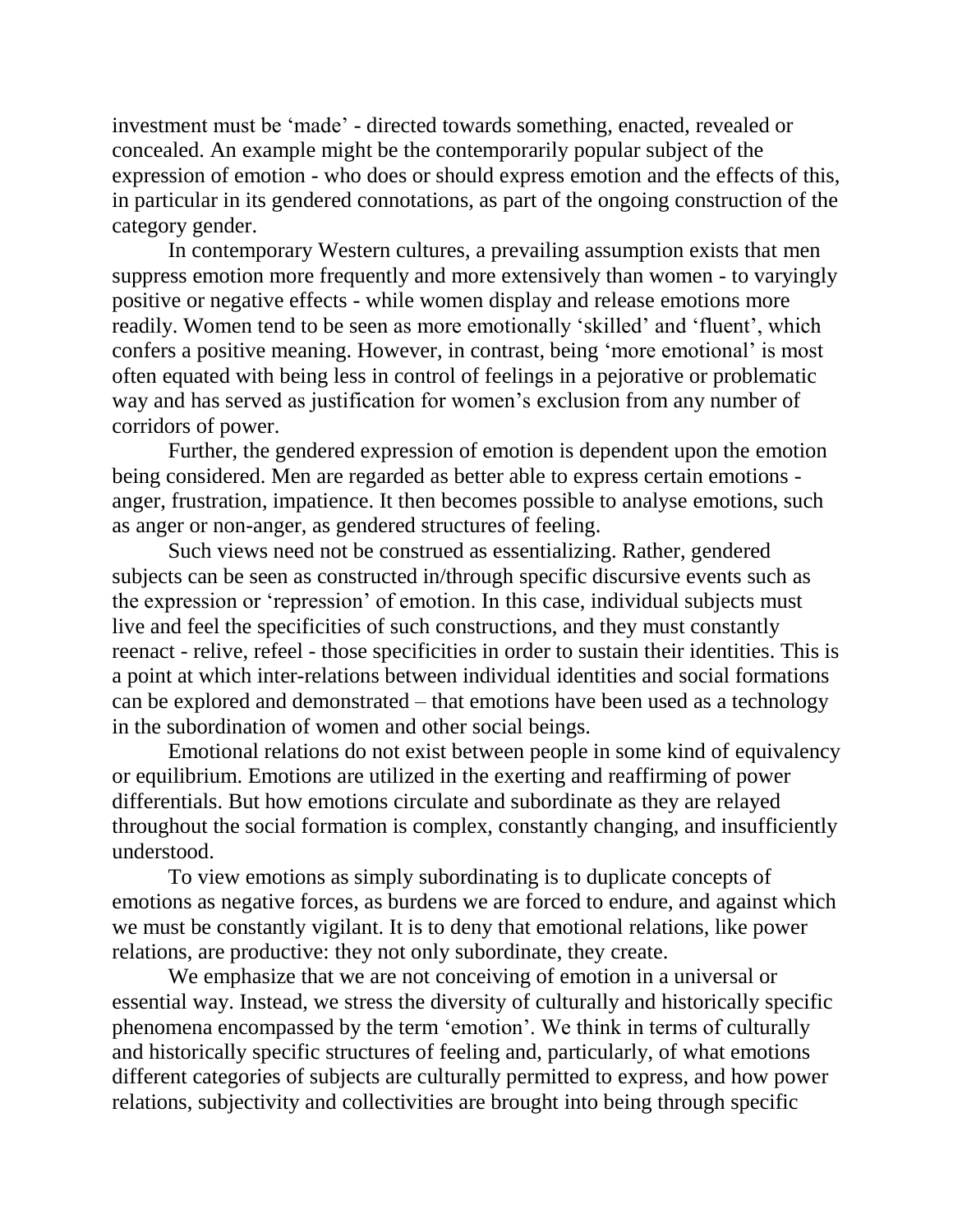articulations of emotion. An analytics of emotion must examine specific occurrences and concrete examples. It must thoroughly examine: how emotions might be constituted and experienced; how they are used, that is, what their effects might be; how they might function with/in structures of power, towards both dominant and resistant ends; and what role they play in the formation of subjectivity and identity in the everyday lives and practices of individuals.

In other words, in order to further develop an analysis of emotion and relations between emotion and power, subjectivity and culture, we think that 'power and emotion' need to be discussed in detail and in relation to concrete examples. We are interested in working towards a genealogy of specific structures of feeling and specific emotional subjects. Emotions are constructed through their establishment and reestablishment, their production and reproduction. In turn, emotions construct subjects and, in doing so, make the subject an ongoing possibility. Emotions are forms of circulating power: forces that produce human relations, energies and activities.

### **In conclusion**

Following on from Williams and Grossberg, we have attempted to show that emotions are an important and valid area of inquiry in cultural studies. We have begun to set out an approach to this work. Our analysis is not intended to suggest that emotions are somehow imaginary because they are constructed. Quite the opposite, their distinctions are experienced, which is to say they are 'real'. The point in analyzing structures of feelings, whose effects constitute emotive subjectivity as individual experience, is precisely because those effects are felt and enacted.

Structures of feeling are complexes of emotional and related behaviours, operating at particular historical moments and sites, which participate in the processes of constituting and reproducing individual subjectivities, subcultural identities and social communities. Structures of feeling as processes of mediation between the individual and the social occur in the context of socially organized affective economies imbued with power relations working towards the production and reproduction of various cultural practices. The task of an analytics, which seeks to insert emotions into the sphere of cultural theory, must be twofold. First, it should provide emotions with an epistemological basis, to mark them out as a valid area of study. Second, it is to grant them validity as experiential formations, as ways of knowing in the practices of everyday life.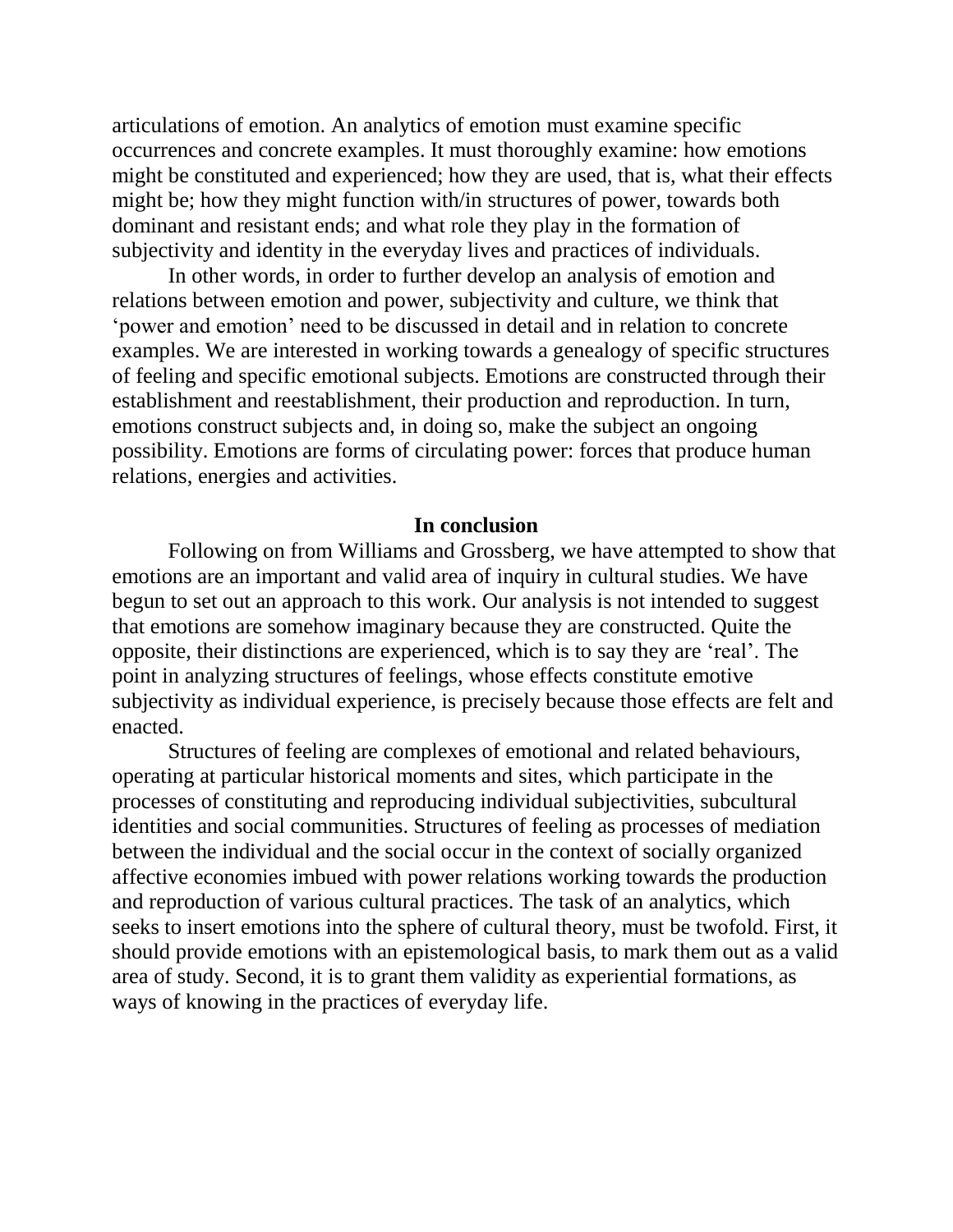# **Notes**

1. Grossberg also points out that high culture may be popular culture for some social fractions and, as such, involves affective experience (personal correspondence).

2. These are discussed in a book we are currently writing entitled Structures of Feeling: Emotions and Cultural Theory.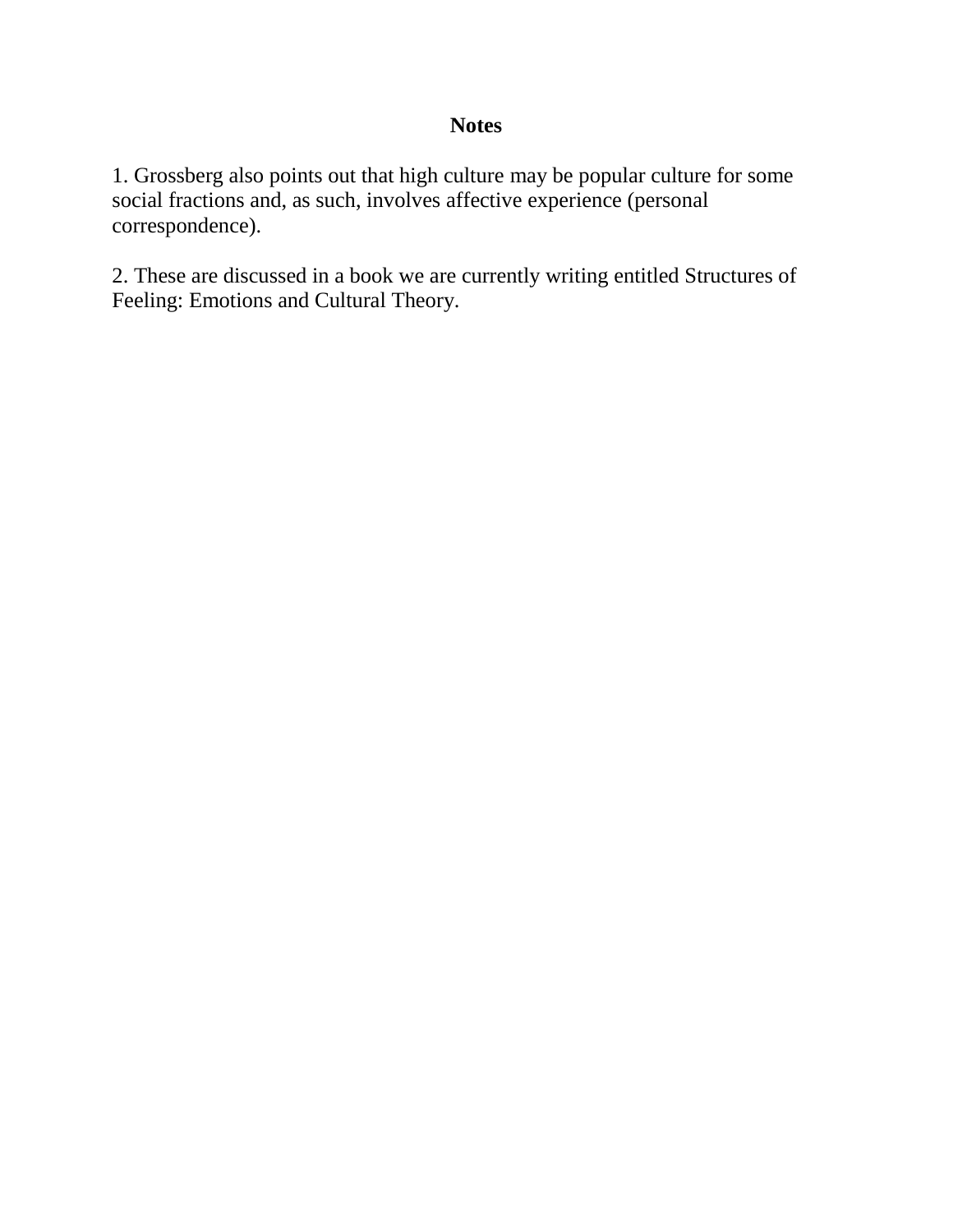## **References**

- Grossberg, L. (1984) '''I'd rather feel bad than not feel anything at all'': rock and roll, pleasure and power', Enclitic, vol. 8, nos. 1-2, pp. 94-111.
- Grossberg, L. (1988) 'Postmodernity and affect: all dressed up with no place to go', Communication, vol. 10, nos. 3-4, pp. 271-293.
- Grossberg, L. (1992) We Gotta Get Out of This Place: Popular Conservatism and Postmodern Culture, Routledge, New York.
- Grossberg, L. (1997) Bringing It All Back Home: Essays on Cultural Studies. Duke University Press, Durham, NC.
- Harding, J. and Pribram, D. (2002) 'The power of feeling. locating emotions in culture', European Journal of Cultural Studies, vol. 3, no. 4, pp. 407-426.
- Jaggar, A. (1989) 'Love and knowledge: emotion in feminist epistemology', in Gender/Body/Knowledge: Feminist Reconstructions of Being and Knowing, eds A. M. Jaggar and S. R. Bordo, Rutgers University Press, New Brunswick, NJ.
- Kaplan, E. A. (1988) 'Whose imaginary? The television apparatus, the female body, and textual strategies in select rock videos on MTV', in Female Spectators: Looking at Film and Television, ed. E. D. Pribram, Verso, London.
- Lupton, D. (1998) The Emotional Self. A Sociocultural Exploration, Sage, London.
- Planalp, S. (1999) Communicating Emotion. Social, Moral and Cultural Processes, Cambridge University Press, Cambridge.
- Probyn, E. (1993) Sexing the Self: Gendered Positions in Cultural Studies, Routledge, London.
- Schwichtenberg, C. (ed.) (1993) The Madonna Connection: Representational Politics, Subcultural Identities, and Cultural Theory, Westview Press, Boulder, CO.